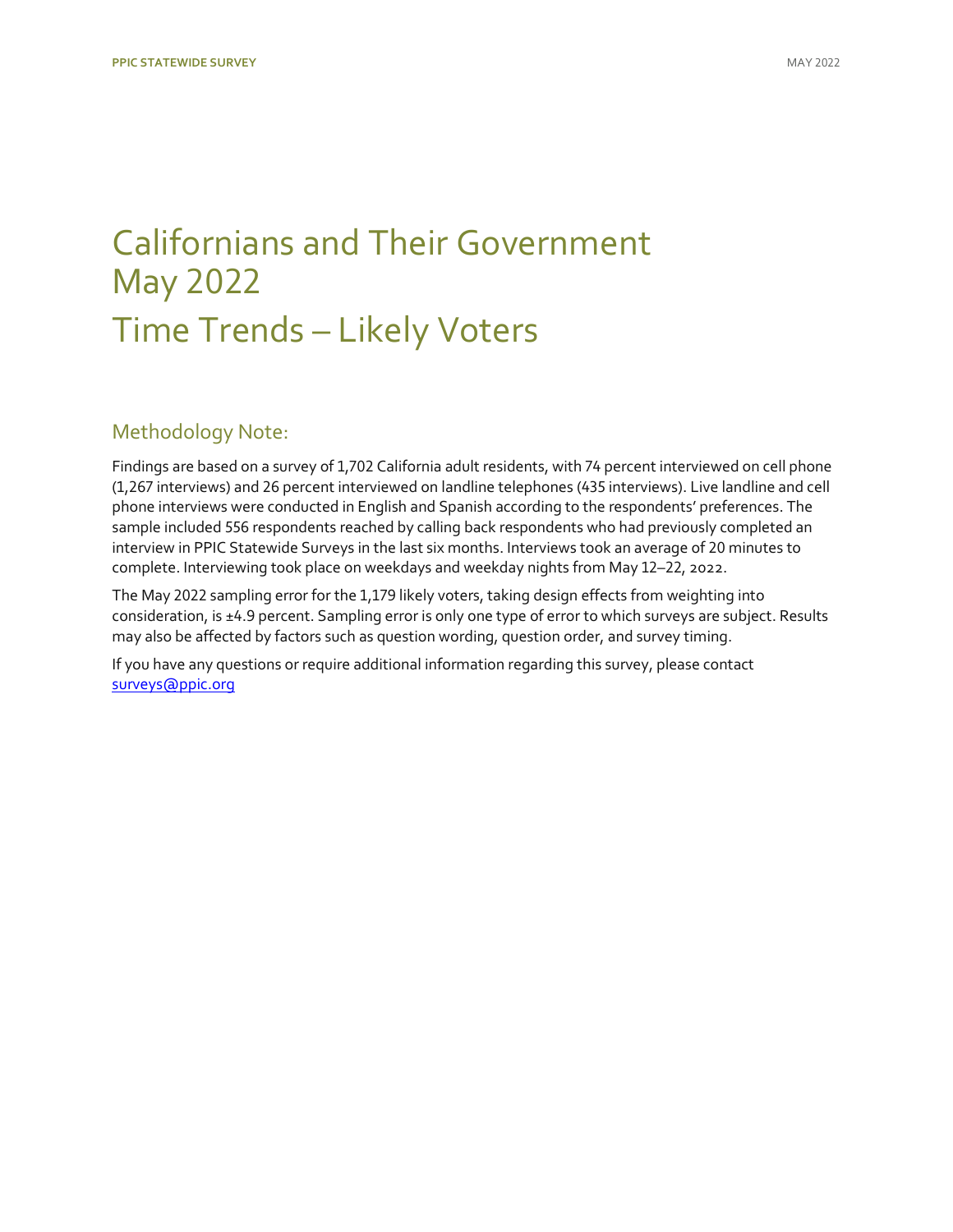|                 | Q2. Overall, do you approve or disapprove of the way that Gavin<br>Newsom is handling his job as governor of California? |            |                                                            |                     |                 |  |
|-----------------|--------------------------------------------------------------------------------------------------------------------------|------------|------------------------------------------------------------|---------------------|-----------------|--|
|                 | approve                                                                                                                  | disapprove | (VOL) have<br>not heard<br>enough to<br>have an<br>opinion | (VOL) don't<br>know | Unweighted<br>n |  |
| <b>May 2022</b> | 52%                                                                                                                      | 40%        | 0%                                                         | 8%                  | 1173            |  |
| Mar 2022        | 50%                                                                                                                      | 41%        | 0%                                                         | 3%                  | 1199            |  |
| Feb 2022        | 57%                                                                                                                      | 41%        | 0%                                                         | 3%                  | 1044            |  |
| Sep 2021        | 53%                                                                                                                      | 43%        | 0%                                                         | 4%                  | 1075            |  |
| May 2021        | 54%                                                                                                                      | 42%        | 0%                                                         | 4%                  | 1070            |  |
| Mar 2021        | 53%                                                                                                                      | 42%        | 0%                                                         | 5%                  | 1164            |  |
| Jan 2021        | 52%                                                                                                                      | 43%        | 0%                                                         | 5%                  | 1123            |  |
| Oct 2020        | 57%                                                                                                                      | 39%        | 0%                                                         | 4%                  | 1179            |  |
| Sep 2020        | 60%                                                                                                                      | 37%        | 0%                                                         | 3%                  | 1163            |  |
| May 2020        | 64%                                                                                                                      | 31%        | 0%                                                         | 6%                  | 1043            |  |
| Feb 2020        | 52%                                                                                                                      | 39%        | 0%                                                         | 9%                  | 1043            |  |
| Jan 2020        | 49%                                                                                                                      | 42%        | 0%                                                         | 9%                  | 960             |  |
| Nov 2019        | 48%                                                                                                                      | 45%        | 0%                                                         | 7%                  | 1001            |  |
| Sep 2019        | 43%                                                                                                                      | 44%        | 0%                                                         | 13%                 | 1020            |  |
| Jul 2019        | 47%                                                                                                                      | 39%        | $0\%$                                                      | 14%                 | 1070            |  |
| May 2019        | 47%                                                                                                                      | 37%        | 0%                                                         | 16%                 | 1111            |  |
| Mar 2019        | 45%                                                                                                                      | 36%        | 14%                                                        | 6%                  | 1108            |  |
| Jan 2019        | 43%                                                                                                                      | 29%        | 21%                                                        | 8%                  | 1144            |  |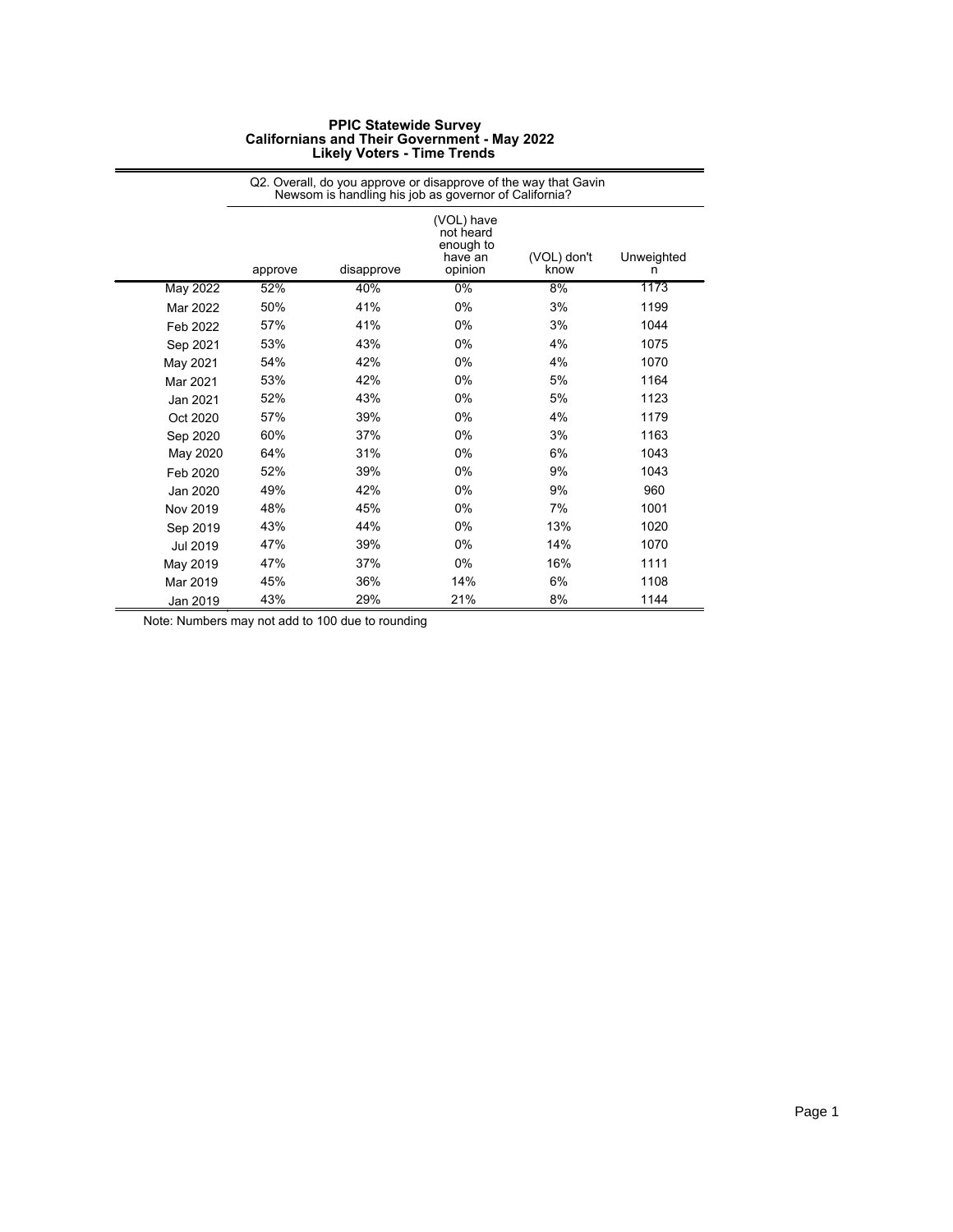|                 | the way that the California Legislature is<br>handling its job? |            |                     |                 |
|-----------------|-----------------------------------------------------------------|------------|---------------------|-----------------|
|                 | approve                                                         | disapprove | (VOL) don't<br>know | Unweighted<br>n |
| <b>May 2022</b> | 47%                                                             | 44%        | 9%                  | 1175            |
| Mar 2022        | 41%                                                             | 51%        | 8%                  | 1193            |
| Feb 2022        | 44%                                                             | 47%        | 9%                  | 1042            |
| Sep 2021        | 45%                                                             | 47%        | 8%                  | 1072            |
| May 2021        | 43%                                                             | 46%        | 11%                 | 1067            |
| Mar 2021        | 48%                                                             | 42%        | 9%                  | 1166            |
| Jan 2021        | 46%                                                             | 41%        | 12%                 | 1118            |
| Oct 2020        | 45%                                                             | 42%        | 14%                 | 1177            |
| Sep 2020        | 45%                                                             | 43%        | 12%                 | 1157            |
| May 2020        | 50%                                                             | 39%        | 11%                 | 1044            |
| Feb 2020        | 49%                                                             | 43%        | 8%                  | 1042            |
| Jan 2020        | 45%                                                             | 45%        | 9%                  | 961             |
| Nov 2019        | 39%                                                             | 51%        | 10%                 | 1002            |
| Sep 2019        | 38%                                                             | 51%        | 11%                 | 1025            |
| <b>Jul 2019</b> | 40%                                                             | 48%        | 12%                 | 1074            |
| May 2019        | 34%                                                             | 53%        | 13%                 | 1116            |
| Mar 2019        | 42%                                                             | 45%        | 13%                 | 1102            |
| Jan 2019        | 46%                                                             | 43%        | 11%                 | 1147            |
| Dec 2018        | 43%                                                             | 47%        | 10%                 | 1084            |
| Nov 2018        | 44%                                                             | 48%        | 8%                  | 1090            |
| Oct 2018        | 43%                                                             | 48%        | 10%                 | 985             |
| Sep 2018        | 44%                                                             | 46%        | 10%                 | 957             |
| Jul 2018        | 46%                                                             | 46%        | 8%                  | 1014            |
| May 2018        | 42%                                                             | 48%        | 10%                 | 895             |
| Apr 2018        | 42%                                                             | 49%        | 9%                  | 864             |
| Mar 2018        | 45%                                                             | 46%        | 8%                  | 924             |
| Jan 2018        | 50%                                                             | 41%        | 9%                  | 1036            |
| Dec 2017        | 46%                                                             | 44%        | 10%                 | 1065            |
| Nov 2017        | 45%                                                             | 45%        | 10%                 | 1083            |
| Sep 2017        | 44%                                                             | 47%        | 9%                  | 1098            |
| Jul 2017        | 45%                                                             | 42%        | 13%                 | 1088            |
| May 2017        | 41%                                                             | 46%        | 12%                 | 1012            |
| Apr 2017        | 44%                                                             | 45%        | 11%                 | 1033            |
| Mar 2017        | 48%                                                             | 41%        | 11%                 | 1057            |
| Jan 2017        | 50%                                                             | 38%        | 11%                 | 1101            |
| Dec 2016        | 45%                                                             | 44%        | 11%                 | 1115            |
| Oct 2016        | 43%                                                             | 43%        | 14%                 | 1016            |
| Sep 2016        | 42%                                                             | 48%        | 9%                  | 1050            |
| Jul 2016        | 42%                                                             | 48%        | 10%                 | 1045            |
| May 2016        | 38%                                                             | 49%        | 13%                 | 982             |
| Apr 2016        | 40%                                                             | 51%        | 9%                  | 993             |
| Mar 2016        | 38%                                                             | 50%        | 12%                 | 1029            |
| Jan 2016        | 41%                                                             | 48%        | 11%                 | 1034            |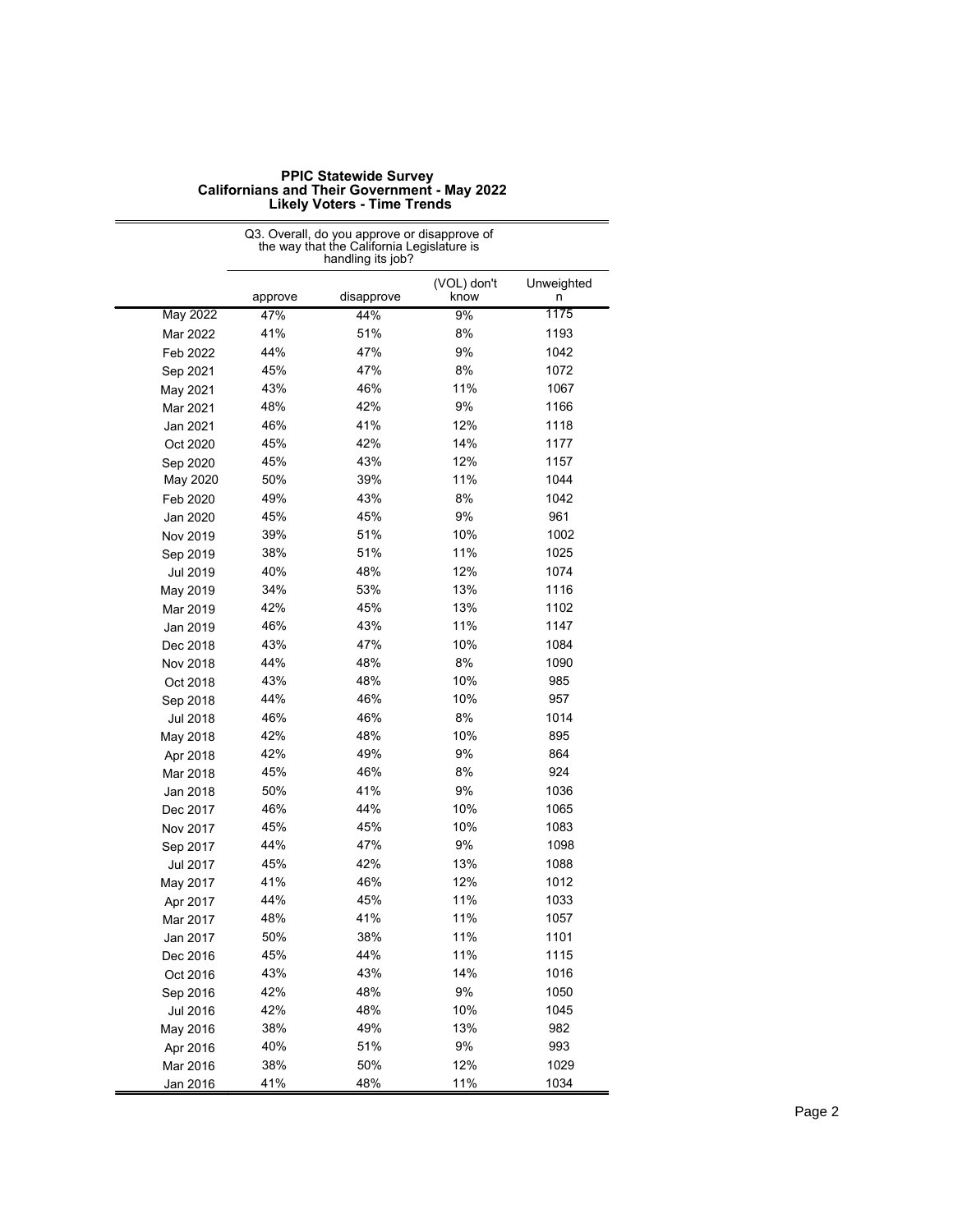| <b>PPIC Statewide Survey</b>                        |
|-----------------------------------------------------|
| <b>Californians and Their Government - May 2022</b> |
| Likely Voters - Time Trends(cont.)                  |

|          | Q3. Overall, do you approve or disapprove of<br>the way that the California Legislature is<br>handling its job? |            |                     |                 |
|----------|-----------------------------------------------------------------------------------------------------------------|------------|---------------------|-----------------|
|          | approve                                                                                                         | disapprove | (VOL) don't<br>know | Unweighted<br>n |
| Dec 2015 | 38%                                                                                                             | 48%        | 14%                 | 1100            |
| Sep 2015 | 39%                                                                                                             | 47%        | 15%                 | 1056            |
| Jul 2015 | 32%                                                                                                             | 54%        | 13%                 | 1055            |
| Jun 2015 | 30%                                                                                                             | 52%        | 18%                 | 1043            |
| Apr 2015 | 36%                                                                                                             | 55%        | 9%                  | 1061            |
| Mar 2015 | 39%                                                                                                             | 50%        | 11%                 | 1059            |
| Jan 2015 | 41%                                                                                                             | 47%        | 13%                 | 1003            |
| Dec 2014 | 39%                                                                                                             | 51%        | 10%                 | 1046            |
| Oct 2014 | 37%                                                                                                             | 51%        | 13%                 | 969             |
| Sep 2014 | 32%                                                                                                             | 54%        | 14%                 | 901             |
| Jul 2014 | 31%                                                                                                             | 56%        | 13%                 | 972             |
| May 2014 | 36%                                                                                                             | 54%        | 11%                 | 1027            |
| Apr 2014 | 29%                                                                                                             | 56%        | 15%                 | 1074            |
| Mar 2014 | 32%                                                                                                             | 57%        | 12%                 | 1084            |
| Jan 2014 | 33%                                                                                                             | 57%        | 10%                 | 1145            |
| Dec 2013 | 32%                                                                                                             | 56%        | 12%                 | 1077            |
| Sep 2013 | 32%                                                                                                             | 57%        | 10%                 | 1095            |
| Jul 2013 | 33%                                                                                                             | 55%        | 12%                 | 1272            |
| May 2013 | 29%                                                                                                             | 59%        | 12%                 | 1125            |
| Apr 2013 | 29%                                                                                                             | 64%        | 7%                  | 1129            |
| Mar 2013 | 25%                                                                                                             | 61%        | 14%                 | 1130            |
| Jan 2013 | 31%                                                                                                             | 55%        | 14%                 | 1115            |
| Dec 2012 | 26%                                                                                                             | 61%        | 13%                 | 1434            |
| Oct 2012 | 21%                                                                                                             | 68%        | 11%                 | 1329            |
| Sep 2012 | 22%                                                                                                             | 68%        | 10%                 | 1325            |
| Aug 2012 | 21%                                                                                                             | 69%        | 10%                 | 1560            |
| May 2012 | 17%                                                                                                             | 71%        | 11%                 | 1248            |
| Apr 2012 | 15%                                                                                                             | 73%        | 12%                 | 1199            |
| Mar 2012 | 21%                                                                                                             | 66%        | 14%                 | 1162            |
| Jan 2012 | 17%                                                                                                             | 71%        | 12%                 | 1297            |
| Dec 2011 | 16%                                                                                                             | 69%        | 15%                 | 1293            |
| Nov 2011 | 17%                                                                                                             | 70%        | 13%                 | 1634            |
| Sep 2011 | 17%                                                                                                             | 71%        | 12%                 | 1363            |
| Jul 2011 | 15%                                                                                                             | 74%        | 11%                 | 1639            |
| Jun 2011 | 17%                                                                                                             | 72%        | 11%                 | 1404            |
| Apr 2011 | 14%                                                                                                             | 74%        | 12%                 | 1644            |
| Mar 2011 | 16%                                                                                                             | 70%        | 14%                 | 1360            |
| Feb 2011 | 20%                                                                                                             | 63%        | 17%                 | 1558            |
| Jan 2011 | 18%                                                                                                             | 68%        | 14%                 | 1390            |
| Nov 2010 | $9\%$                                                                                                           | 82%        | 9%                  | 1673            |
| Oct 2010 | 10%                                                                                                             | 86%        | 3%                  | 1238            |
| Sep 2010 | 11%                                                                                                             | 85%        | 4%                  | 1214            |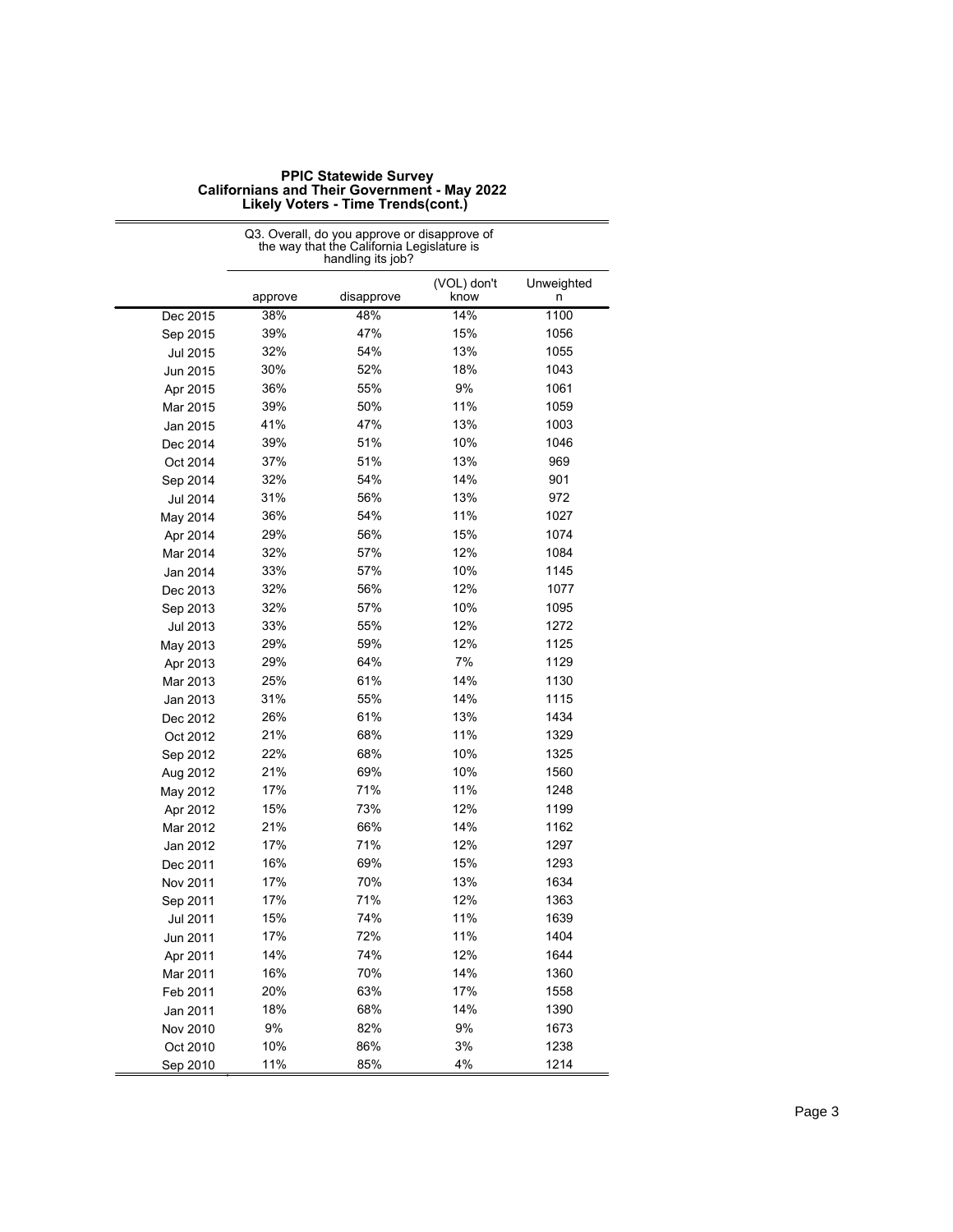| <b>PPIC Statewide Survey</b>                        |
|-----------------------------------------------------|
| <b>Californians and Their Government - May 2022</b> |
| Likely Voters - Time Trends(cont.)                  |

Q3. Overall, do you approve or disapprove of

|                 |         | the way that the California Legislature is<br>handling its job? |                     |                 |
|-----------------|---------|-----------------------------------------------------------------|---------------------|-----------------|
|                 | approve | disapprove                                                      | (VOL) don't<br>know | Unweighted<br>n |
| Jul 2010        | 10%     | 82%                                                             | 8%                  | 1462            |
| May 2010        | 11%     | 80%                                                             | 8%                  | 1247            |
| Apr 2010        | 11%     | 79%                                                             | 9%                  | 1540            |
| Mar 2010        | 9%      | 85%                                                             | 6%                  | 1235            |
| Jan 2010        | 12%     | 80%                                                             | 7%                  | 1299            |
| Dec 2009        | 10%     | 83%                                                             | 7%                  | 1077            |
| Nov 2009        | 10%     | 80%                                                             | 10%                 | 1630            |
| Sep 2009        | 16%     | 76%                                                             | 8%                  | 1339            |
| <b>Jul 2009</b> | 10%     | 84%                                                             | 6%                  | 1563            |
| May 2009        | 12%     | 80%                                                             | 8%                  | 1213            |
| Apr 2009        | 16%     | 74%                                                             | 10%                 | 1596            |
| Mar 2009        | 11%     | 80%                                                             | 10%                 | 1136            |
| Feb 2009        | 14%     | 75%                                                             | 10%                 | 1564            |
| Jan 2009        | 15%     | 76%                                                             | 9%                  | 1387            |
| Nov 2008        | 20%     | 69%                                                             | 11%                 | 1633            |
| Oct 2008        | 22%     | 70%                                                             | 8%                  | 1280            |
| Sep 2008        | 16%     | 76%                                                             | 9%                  | 1277            |
| Aug 2008        | 20%     | 74%                                                             | 6%                  | 1183            |
| May 2008        | 23%     | 65%                                                             | 12%                 | 1224            |
| Apr 2008        | 22%     | 66%                                                             | 12%                 | 1517            |
| Mar 2008        | 25%     | 64%                                                             | 11%                 | 1219            |
| Jan 2008        | 27%     | 61%                                                             | 12%                 | 1226            |
| Dec 2007        | 35%     | 54%                                                             | 10%                 | 1146            |
| Oct 2007        | 32%     | 54%                                                             | 14%                 | 1574            |
| Sep 2007        | 29%     | 59%                                                             | 11%                 | 1158            |
| Jun 2007        | 35%     | 47%                                                             | 18%                 | 1106            |
| May 2007        | 36%     | 51%                                                             | 14%                 | 1127            |
| Apr 2007        | 35%     | 51%                                                             | 14%                 | 1510            |
| Mar 2007        | 39%     | 47%                                                             | 14%                 | 1233            |
| Jan 2007        | 37%     | 49%                                                             | 14%                 | 1274            |
| Oct 2006        | 26%     | 61%                                                             | 13%                 | 1188            |
| Sep 2006        | 32%     | 55%                                                             | 13%                 | 1207            |
| Aug 2006        | 27%     | 61%                                                             | 12%                 | 1105            |
| May 2006        | 23%     | 61%                                                             | 15%                 | 1093            |
| Mar 2006        | 23%     | 65%                                                             | 12%                 | 1002            |
| Jan 2006        | 25%     | 63%                                                             | 12%                 | 1256            |
| Jan 2006        | 23%     | 60%                                                             | 17%                 | 1443            |
| Oct 2005        | 21%     | 65%                                                             | 14%                 | 1161            |
| Sep 2005        | 28%     | 60%                                                             | 12%                 | 1111            |
| Aug 2005        | 23%     | 64%                                                             | 13%                 | 1052            |
| May 2005        | 24%     | 63%                                                             | 12%                 | 1237            |
| Jan 2005        | 33%     | 57%                                                             | 11%                 | 1230            |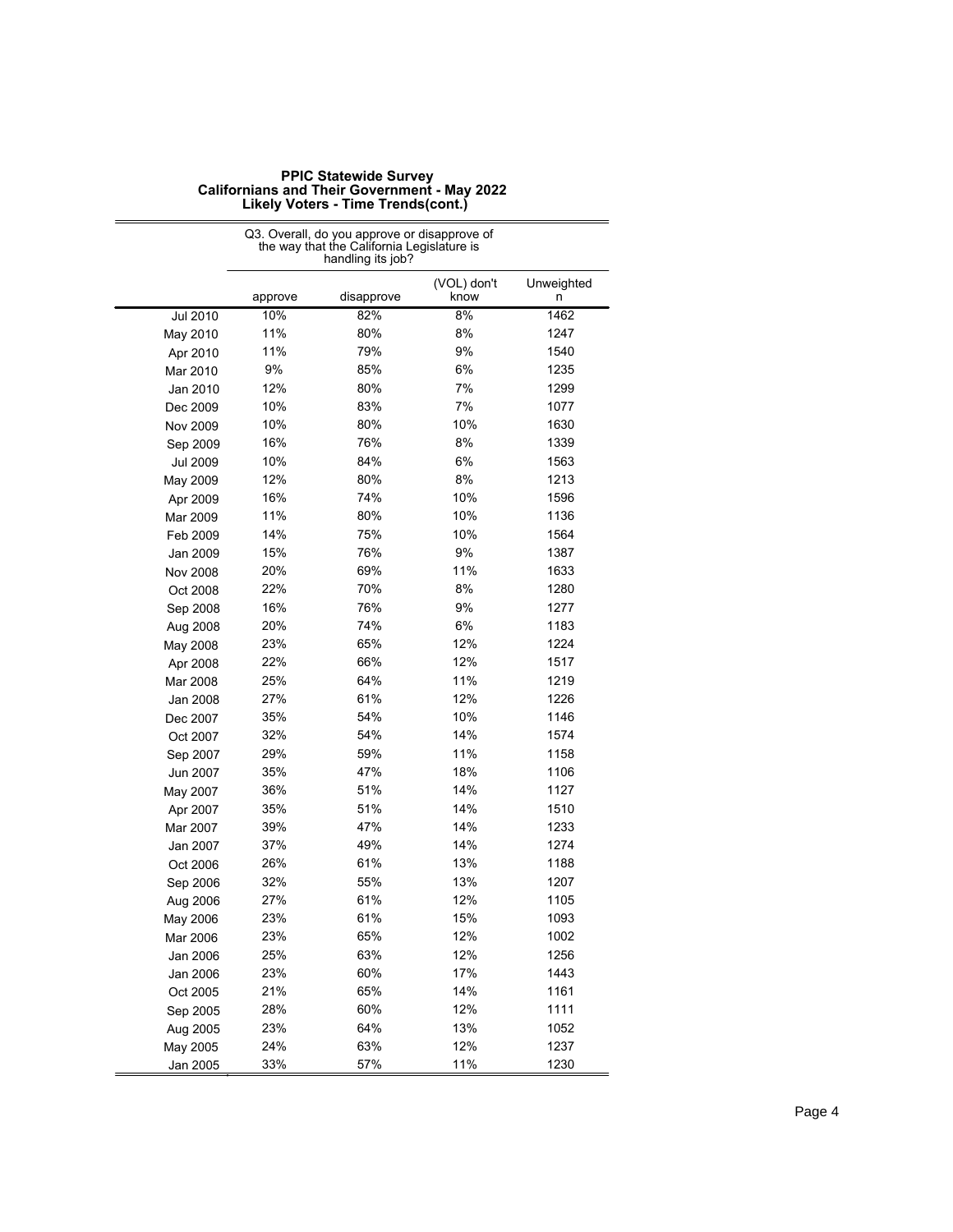|          |         | Q3. Overall, do you approve or disapprove of<br>the way that the California Legislature is<br>handling its job? |                     |                 |
|----------|---------|-----------------------------------------------------------------------------------------------------------------|---------------------|-----------------|
|          | approve | disapprove                                                                                                      | (VOL) don't<br>know | Unweighted<br>n |
| Oct 2004 | 40%     | 46%                                                                                                             | 14%                 | 1210            |
| Sep 2004 | 37%     | 51%                                                                                                             | 12%                 | 1191            |
| Aug 2004 | 37%     | 52%                                                                                                             | 11%                 | 1183            |
| Jun 2004 | 38%     | 51%                                                                                                             | 11%                 | 1346            |
| May 2004 | 35%     | 52%                                                                                                             | 13%                 | 1098            |
| Jan 2004 | 34%     | 50%                                                                                                             | 16%                 | 977             |
| Aug 2003 | 22%     | 68%                                                                                                             | 10%                 | 1067            |
| Jun 2003 | 29%     | 58%                                                                                                             | 13%                 | 1032            |
| Feb 2003 | 29%     | 55%                                                                                                             | 16%                 | 1071            |
| Sep 2002 | 40%     | 45%                                                                                                             | 15%                 | 1029            |
| Jan 2002 | 46%     | 43%                                                                                                             | 11%                 | 967             |
| Dec 2001 | 50%     | 36%                                                                                                             | 14%                 | 939             |
| Jan 2001 | 56%     | 32%                                                                                                             | 12%                 | 1085            |
| Sep 2000 | 56%     | 34%                                                                                                             | 11%                 | 1089            |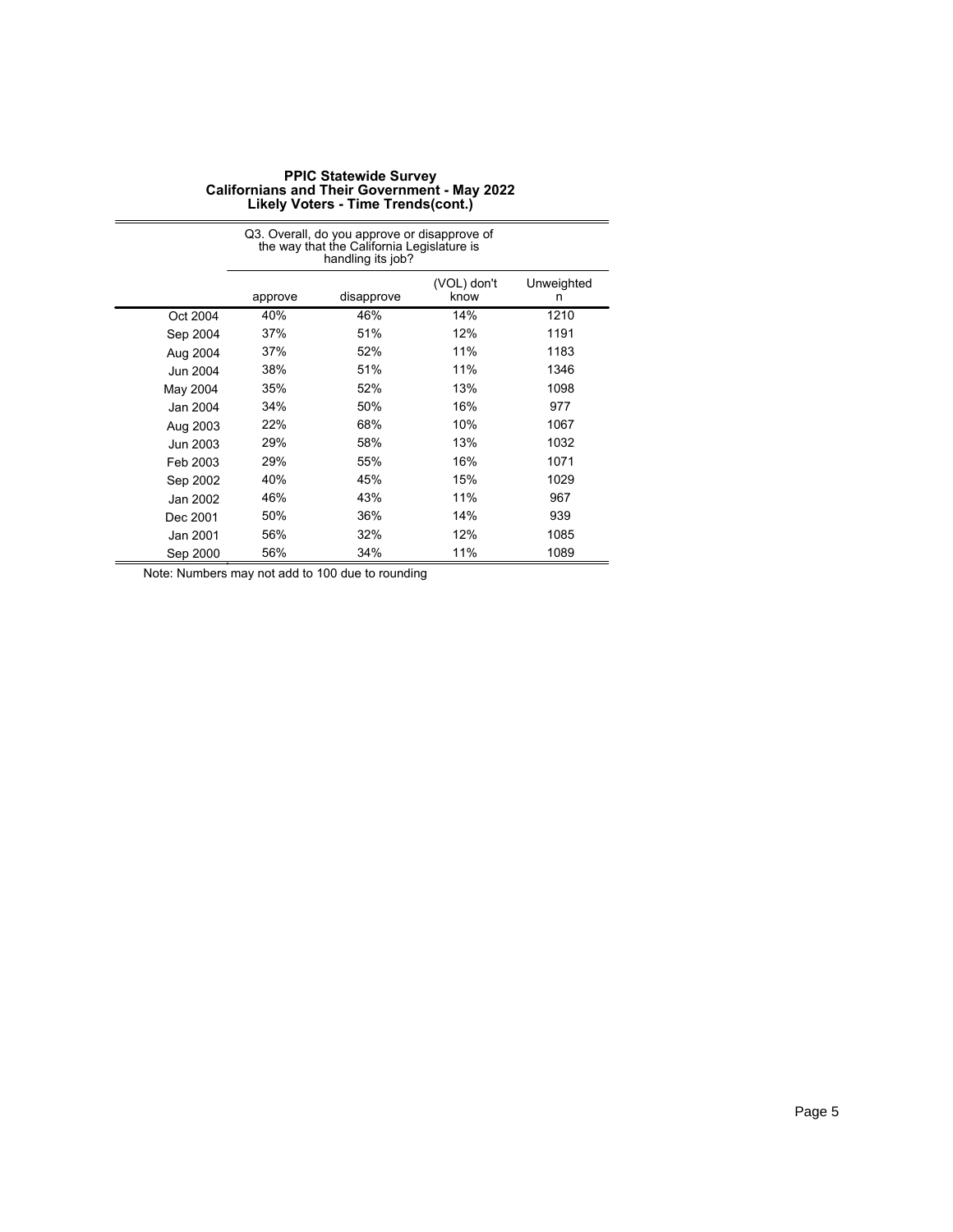|                 | Q4. Do you think things in California are<br>generally going in the right direction or the<br>wrong direction? |                    |                     |                 |
|-----------------|----------------------------------------------------------------------------------------------------------------|--------------------|---------------------|-----------------|
|                 | right direction                                                                                                | wrong<br>direction | (VOL) don't<br>know | Unweighted<br>n |
| <b>May 2022</b> | 45%                                                                                                            | 52%                | 3%                  | 1174            |
| Feb 2022        | 46%                                                                                                            | 50%                | 4%                  | 1046            |
| Sep 2021        | 45%                                                                                                            | 48%                | 6%                  | 1071            |
| May 2021        | 51%                                                                                                            | 44%                | 5%                  | 1067            |
| Jan 2021        | 46%                                                                                                            | 49%                | 5%                  | 1124            |
| Oct 2020        | 50%                                                                                                            | 46%                | 4%                  | 1180            |
| Sep 2020        | 48%                                                                                                            | 48%                | 3%                  | 1156            |
| May 2020        | 56%                                                                                                            | 41%                | 3%                  | 1039            |
| Jan 2020        | 49%                                                                                                            | 49%                | 3%                  | 966             |
| Sep 2019        | 41%                                                                                                            | 54%                | 5%                  | 1026            |
| Jan 2019        | 51%                                                                                                            | 45%                | 3%                  | 1149            |
| Dec 2018        | 50%                                                                                                            | 46%                | 4%                  | 1079            |
| Sep 2018        | 50%                                                                                                            | 47%                | 3%                  | 957             |
| Jan 2018        | 54%                                                                                                            | 43%                | 3%                  | 1039            |
| Dec 2017        | 49%                                                                                                            | 47%                | 4%                  | 1062            |
| Sep 2017        | 51%                                                                                                            | 45%                | 4%                  | 1103            |
| Mar 2017        | 53%                                                                                                            | 43%                | 4%                  | 1066            |
| Jan 2017        | 58%                                                                                                            | 38%                | 4%                  | 1102            |
| Oct 2016        | 50%                                                                                                            | 45%                | 5%                  | 1021            |
| Sep 2016        | 45%                                                                                                            | 52%                | 3%                  | 1051            |
| May 2016        | 45%                                                                                                            | 51%                | 4%                  | 986             |
| Mar 2016        | 45%                                                                                                            | 50%                | 5%                  | 1032            |
| Jan 2016        | 49%                                                                                                            | 47%                | 4%                  | 1037            |
| Dec 2015        | 44%                                                                                                            | 50%                | 6%                  | 1106            |
| Sep 2015        | 43%                                                                                                            | 52%                | 6%                  | 1062            |
| Jun 2015        | 40%                                                                                                            | 52%                | 8%                  | 1042            |
| Mar 2015        | 49%                                                                                                            | 47%                | 5%                  | 1057            |
| Jan 2015        | 49%                                                                                                            | 45%                | 5%                  | 1009            |
| Dec 2014        | 47%                                                                                                            | 48%                | 5%                  | 1055            |
| Oct 2014        | 40%                                                                                                            | 54%                | 6%                  | 970             |
| Sep 2014        | 43%                                                                                                            | 52%                | 6%                  | 913             |
| May 2014        | 44%                                                                                                            | 50%                | 6%                  | 1035            |
| Mar 2014        | 41%                                                                                                            | 53%                | 6%                  | 1085            |
| Jan 2014        | 47%                                                                                                            | 48%                | 5%                  | 1143            |
| Dec 2013        | 41%                                                                                                            | 55%                | 4%                  | 1077            |
| Sep 2013        | 40%                                                                                                            | 54%                | 6%                  | 1100            |
| Jun 2013        | 39%                                                                                                            | 53%                | 9%                  | 1433            |
| May 2013        | 41%                                                                                                            | 54%                | 4%                  | 1121            |
| Mar 2013        | 37%                                                                                                            | 57%                | $6\%$               | 1132            |
| Jan 2013        | 45%                                                                                                            | 49%                | $6\%$               | 1115            |
| Dec 2012        | 39%                                                                                                            | 56%                | 5%                  | 1430            |
| Oct 2012        | 34%                                                                                                            | 60%                | $6\%$               | 1330            |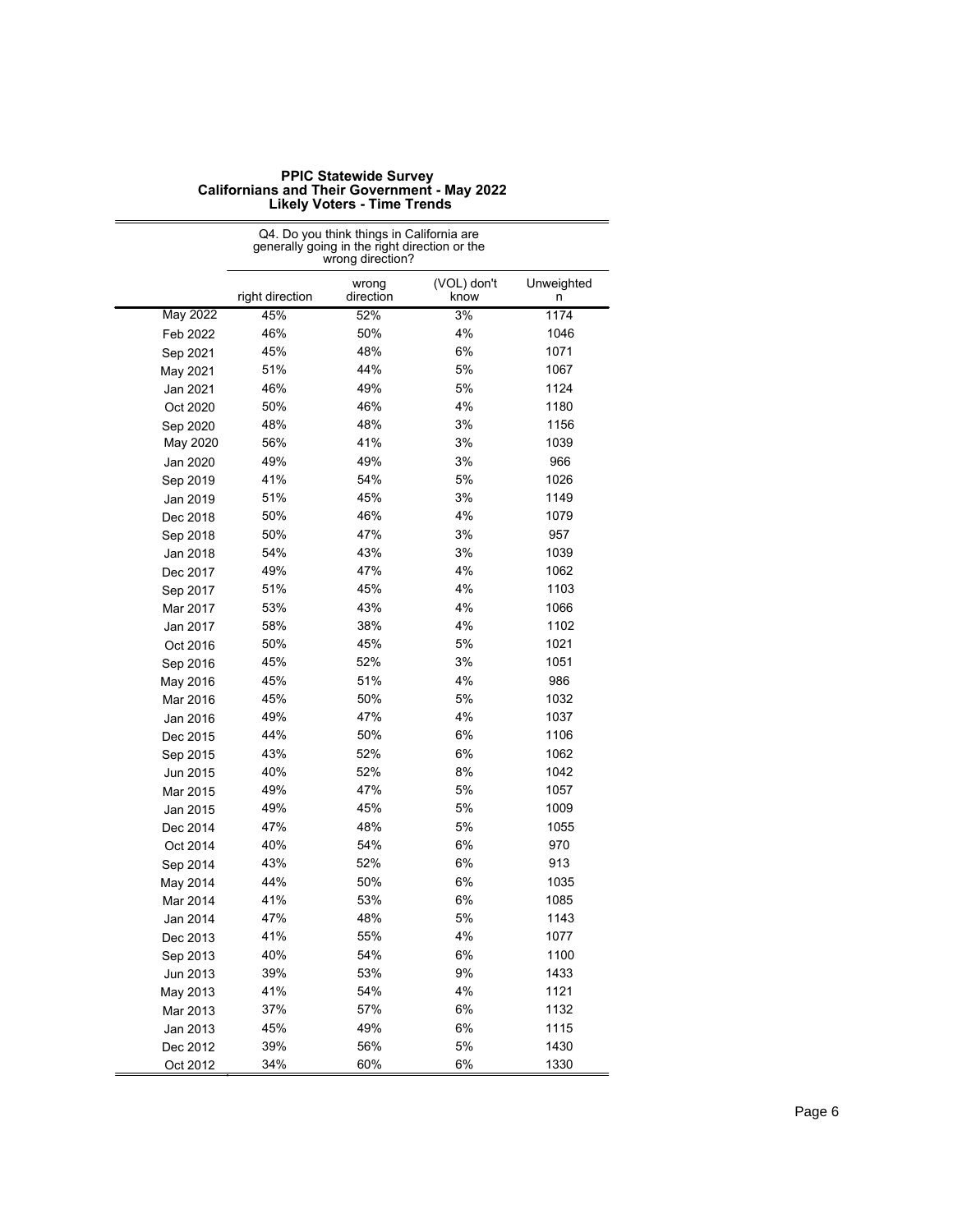|                 | Q4. Do you think things in California are<br>generally going in the right direction or the<br>wrong direction? |                    |                     |                 |
|-----------------|----------------------------------------------------------------------------------------------------------------|--------------------|---------------------|-----------------|
|                 | right direction                                                                                                | wrong<br>direction | (VOL) don't<br>know | Unweighted<br>n |
| Sep 2012        | 29%                                                                                                            | 66%                | 5%                  | 1325            |
| May 2012        | 27%                                                                                                            | 68%                | 5%                  | 1246            |
| Mar 2012        | 32%                                                                                                            | 59%                | 9%                  | 1161            |
| Jan 2012        | 29%                                                                                                            | 66%                | 5%                  | 1297            |
| Dec 2011        | 24%                                                                                                            | 68%                | 8%                  | 1294            |
| Sep 2011        | 25%                                                                                                            | 69%                | 7%                  | 1359            |
| Jun 2011        | 22%                                                                                                            | 68%                | 9%                  | 1485            |
| Jun 2011        | 27%                                                                                                            | 66%                | 7%                  | 1401            |
| Mar 2011        | 27%                                                                                                            | 63%                | 10%                 | 1361            |
| Feb 2011        | 32%                                                                                                            | 56%                | 12%                 | 1566            |
| Jan 2011        | 32%                                                                                                            | 61%                | 7%                  | 1393            |
| Oct 2010        | 12%                                                                                                            | 77%                | 11%                 | 1227            |
| Sep 2010        | 13%                                                                                                            | 77%                | 9%                  | 1210            |
| Jul 2010        | 8%                                                                                                             | 86%                | 5%                  | 1462            |
| May 2010        | 13%                                                                                                            | 82%                | 5%                  | 1249            |
| Mar 2010        | 13%                                                                                                            | 83%                | 4%                  | 1234            |
| Jan 2010        | 15%                                                                                                            | 80%                | 5%                  | 1299            |
| Dec 2009        | 11%                                                                                                            | 82%                | 7%                  | 1075            |
| Nov 2009        | 12%                                                                                                            | 83%                | 5%                  | 1626            |
| Sep 2009        | 18%                                                                                                            | 77%                | 6%                  | 1340            |
| <b>Jul 2009</b> | 9%                                                                                                             | 87%                | 5%                  | 1569            |
| Jun 2009        | 16%                                                                                                            | 74%                | 9%                  | 1500            |
| May 2009        | 17%                                                                                                            | 76%                | 7%                  | 1216            |
| Mar 2009        | 17%                                                                                                            | 77%                | 7%                  | 1135            |
| Feb 2009        | 13%                                                                                                            | 80%                | 7%                  | 1564            |
| Jan 2009        | 16%                                                                                                            | 78%                | 6%                  | 1387            |
| Nov 2008        | 24%                                                                                                            | 66%                | 10%                 | 1635            |
| Oct 2008        | 20%                                                                                                            | 70%                | 10%                 | 1274            |
| Sep 2008        | 21%                                                                                                            | 67%                | 11%                 | 1282            |
| Aug 2008        | 24%                                                                                                            | 68%                | 8%                  | 1179            |
| Jun 2008        | 22%                                                                                                            | 69%                | 9%                  | 1412            |
| May 2008        | 24%                                                                                                            | 67%                | 9%                  | 1220            |
| Mar 2008        | 24%                                                                                                            | 66%                | 9%                  | 1215            |
| Jan 2008        | 35%                                                                                                            | 55%                | 10%                 | 1224            |
| Dec 2007        | 38%                                                                                                            | 50%                | 13%                 | 1146            |
| Sep 2007        | 41%                                                                                                            | 51%                | 9%                  | 1154            |
| Jun 2007        | 44%                                                                                                            | 47%                | 9%                  | 1104            |
| May 2007        | 47%                                                                                                            | 45%                | 7%                  | 1122            |
| Mar 2007        | 44%                                                                                                            | 48%                | 8%                  | 1233            |
| Jan 2007        | 55%                                                                                                            | 38%                | 7%                  | 1271            |
| Oct 2006        | 44%                                                                                                            | 47%                | 10%                 | 1183            |
| Sep 2006        | 45%                                                                                                            | 46%                | 9%                  | 1208            |
| Aug 2006        | 42%                                                                                                            | 49%                | 9%                  | 1102            |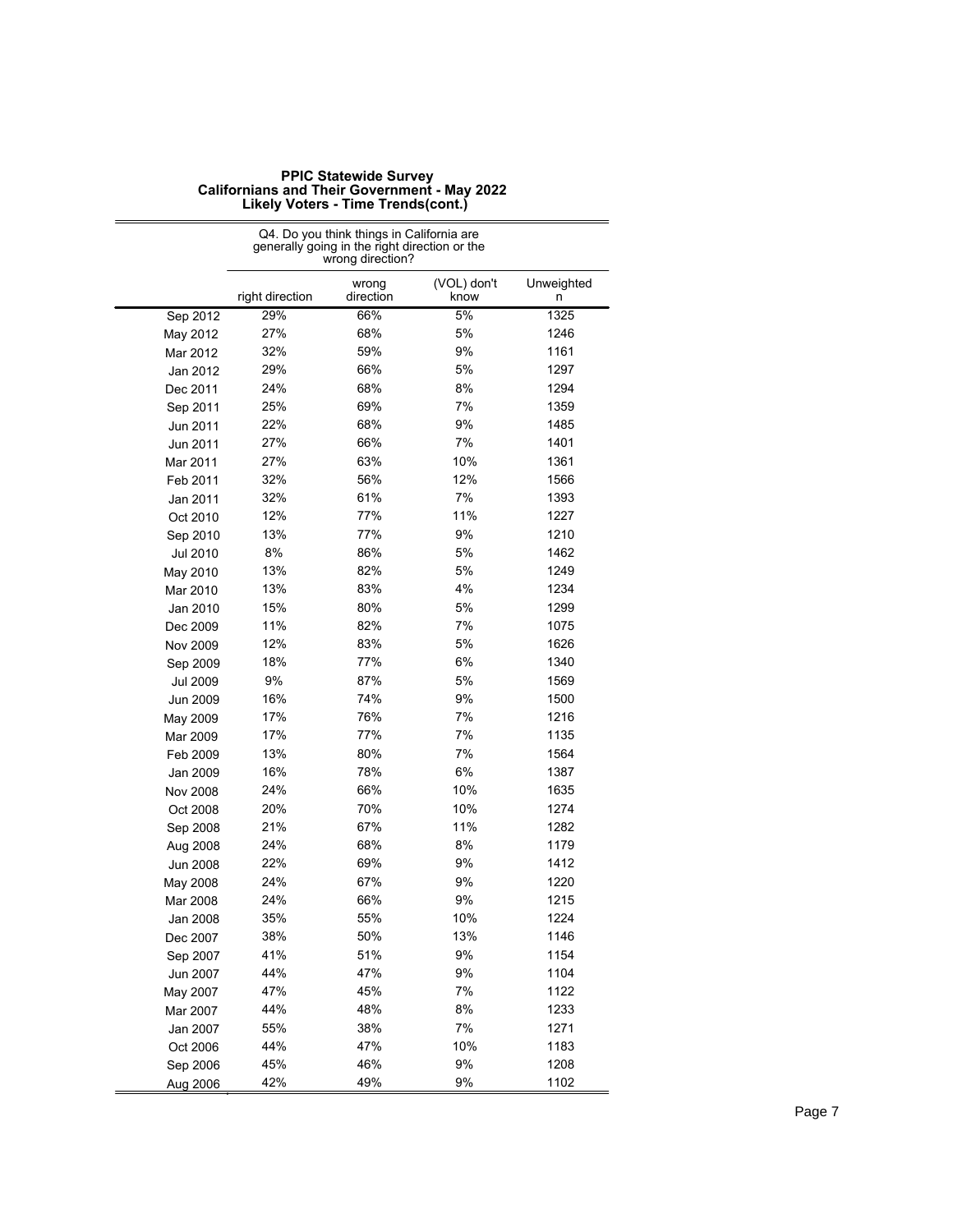|                 |                 | wrong direction?   |                     |                 |
|-----------------|-----------------|--------------------|---------------------|-----------------|
|                 | right direction | wrong<br>direction | (VOL) don't<br>know | Unweighted<br>n |
| <b>Jul 2006</b> | 45%             | 48%                | 7%                  | 1346            |
| May 2006        | 34%             | 59%                | 8%                  | 1096            |
| Mar 2006        | 36%             | 55%                | 9%                  | 1007            |
| Feb 2006        | 34%             | 58%                | 8%                  | 1232            |
| Jan 2006        | 36%             | 57%                | 7%                  | 1252            |
| Jan 2006        | 28%             | 64%                | 8%                  | 1447            |
| Oct 2005        | 29%             | 62%                | 10%                 | 1156            |
| Sep 2005        | 27%             | 64%                | 9%                  | 1108            |
| Aug 2005        | 34%             | 58%                | 8%                  | 1055            |
| Jul 2005        | 39%             | 50%                | 11%                 | 1461            |
| May 2005        | 37%             | 56%                | 7%                  | 1238            |
| Apr 2005        | 34%             | 56%                | 10%                 | 1472            |
| Jan 2005        | 48%             | 42%                | 10%                 | 1229            |
| Oct 2004        | 47%             | 43%                | 11%                 | 1210            |
| Sep 2004        | 47%             | 42%                | 12%                 | 1197            |
| Aug 2004        | 46%             | 43%                | 11%                 | 1179            |
| Jul 2004        | 47%             | 42%                | 12%                 | 1447            |
| Jun 2004        | 46%             | 43%                | 11%                 | 1342            |
| May 2004        | 48%             | 41%                | 11%                 | 1100            |
| Feb 2004        | 32%             | 54%                | 15%                 | 1006            |
| Jan 2004        | 44%             | 40%                | 16%                 | 972             |
| Nov 2003        | 31%             | 55%                | 14%                 | 1183            |
| Oct 2003        | 18%             | 74%                | 8%                  | 1128            |
| Sep 2003        | 17%             | 75%                | 8%                  | 1143            |
| Aug 2003        | 17%             | 74%                | 9%                  | 1065            |
| Jul 2003        | 25%             | 66%                | 9%                  | 1153            |
| Jun 2003        | 22%             | 68%                | 10%                 | 1033            |
| Feb 2003        | 22%             | 69%                | 9%                  | 1070            |
| Nov 2002        | 45%             | 47%                | 8%                  | 914             |
| Oct 2002        | 40%             | 50%                | 10%                 | 1048            |
| Sep 2002        | 48%             | 43%                | 8%                  | 1035            |
| Aug 2002        | 37%             | 53%                | 10%                 | 966             |
| Feb 2002        | 50%             | 42%                | 7%                  | 948             |
| Jan 2002        | 55%             | 38%                | 7%                  | 968             |
| Dec 2001        | 55%             | 36%                | 9%                  | 945             |
| Jan 2001        | 63%             | 29%                | 8%                  | 1092            |
| Oct 2000        | 56%             | 34%                | 9%                  | 1088            |
| Aug 2000        | 63%             | 30%                | 8%                  | 1011            |
| Feb 2000        | 64%             | 28%                | 8%                  | 1007            |
| Jan 2000        | 66%             | 27%                | 7%                  | 977             |
| Dec 1999        | 60%             | 34%                | 6%                  | 907             |
| Sep 1999        | 59%             | 35%                | 6%                  | 906             |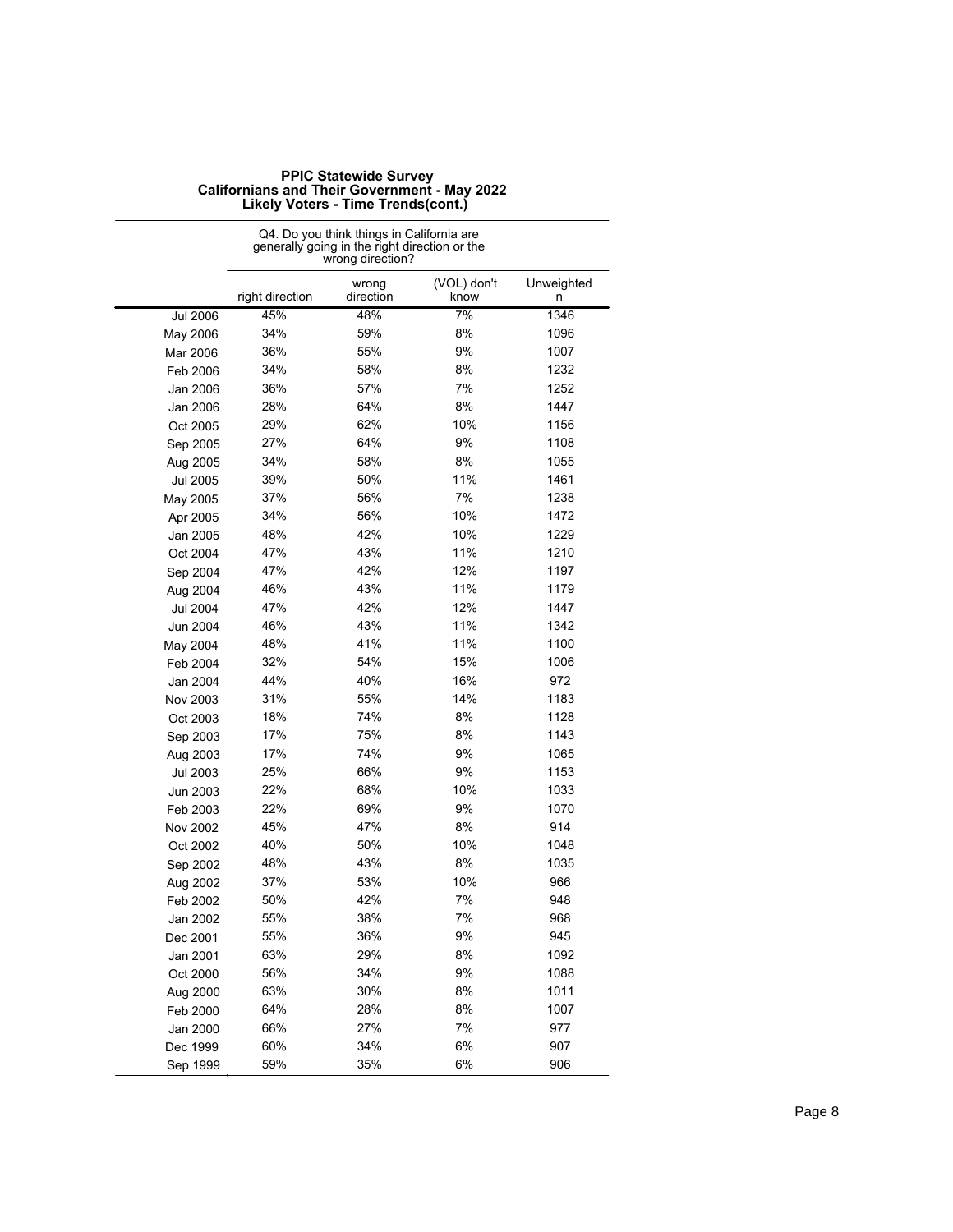| Q4. Do you think things in California are<br>generally going in the right direction or the<br>wrong direction? |                 |                    |                     |                 |
|----------------------------------------------------------------------------------------------------------------|-----------------|--------------------|---------------------|-----------------|
|                                                                                                                | right direction | wrong<br>direction | (VOL) don't<br>know | Unweighted<br>n |
| Jan 1999                                                                                                       | 66%             | 28%                | 7%                  | 1049            |
| Oct 1998                                                                                                       | 63%             | 30%                | 7%                  | 1103            |
| Sep 1998                                                                                                       | 58%             | 35%                | 7%                  | 1046            |
| May 1998                                                                                                       | 56%             | 36%                | 9%                  | 936             |
| Apr 1998                                                                                                       | 55%             | 37%                | 8%                  | 990             |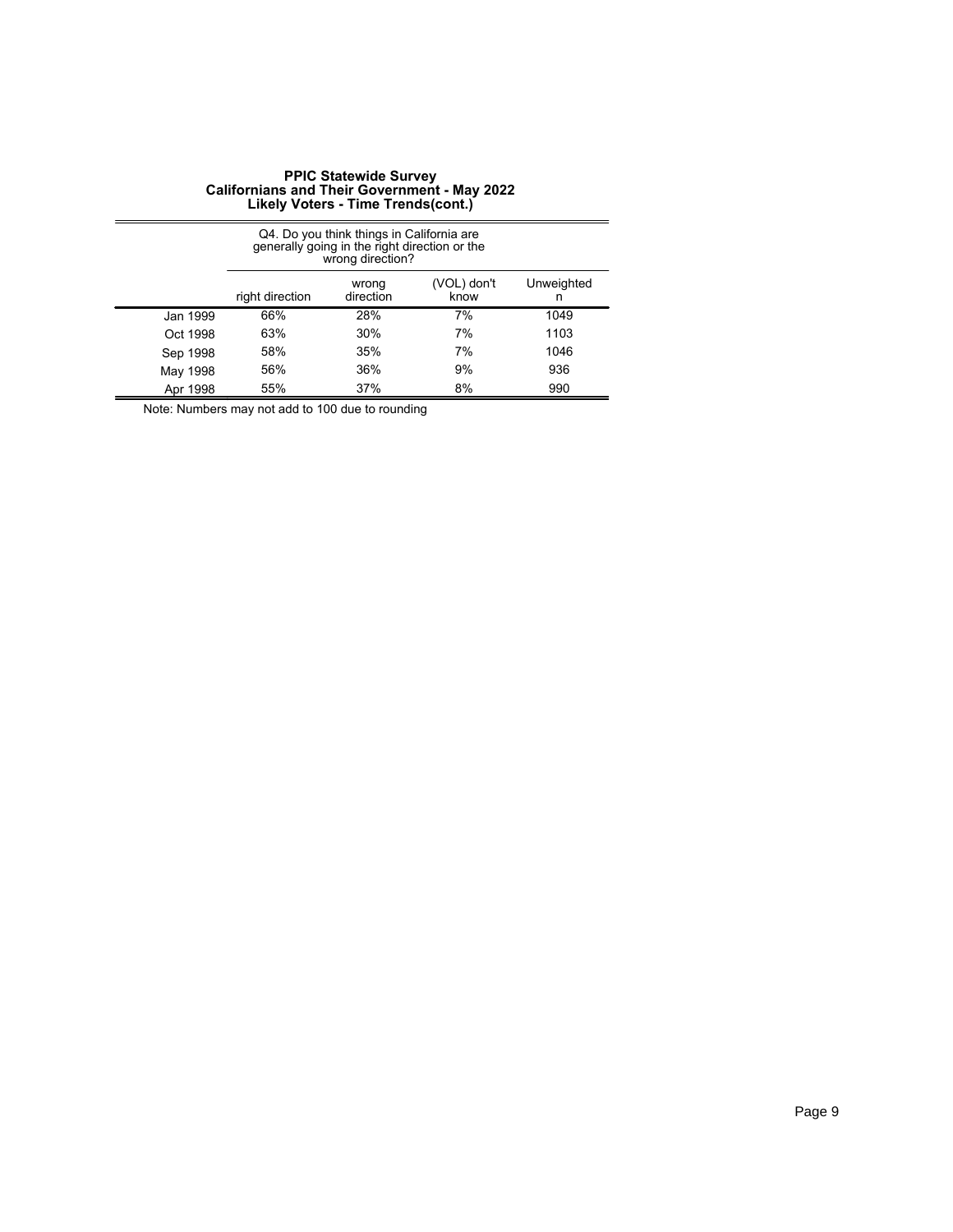| <b>PPIC Statewide Survey</b>                        |
|-----------------------------------------------------|
| <b>Californians and Their Government - May 2022</b> |
| <b>Likely Voters - Time Trends</b>                  |

|                 | that you and your family are financially better off, worse off, or<br>just about the same as a year ago? |           |      |                     |                 |  |
|-----------------|----------------------------------------------------------------------------------------------------------|-----------|------|---------------------|-----------------|--|
|                 | better off                                                                                               | worse off | same | (VOL) don't<br>know | Unweighted<br>n |  |
| <b>May 2022</b> | 15%                                                                                                      | 36%       | 49%  | $0\%$               | 1176            |  |
| Nov 2021        | 19%                                                                                                      | 17%       | 63%  | 0%                  | 1541            |  |
| May 2021        | 18%                                                                                                      | 24%       | 58%  | 0%                  | 1069            |  |
| Dec 2020        | 17%                                                                                                      | 22%       | 61%  | 0%                  | 1552            |  |
| May 2020        | 17%                                                                                                      | 25%       | 58%  | 1%                  | 1043            |  |
| Nov 2019        | 22%                                                                                                      | 22%       | 57%  | 0%                  | 1015            |  |
| Dec 2013        | 20%                                                                                                      | 23%       | 57%  | 0%                  | 1078            |  |
| Dec 2011        | 11%                                                                                                      | 36%       | 53%  | 0%                  | 1295            |  |
| Dec 2009        | 9%                                                                                                       | 52%       | 38%  | 1%                  | 1077            |  |
| Sep 2002        | 29%                                                                                                      | 26%       | 45%  | 0%                  | 1035            |  |
| Dec 2001        | 21%                                                                                                      | 27%       | 51%  | 0%                  | 949             |  |
| Jan 2001        | 38%                                                                                                      | 14%       | 47%  | 0%                  | 1094            |  |
| Sep 2000        | 43%                                                                                                      | 9%        | 48%  | 0%                  | 1095            |  |
| Sep 1999        | 34%                                                                                                      | 12%       | 54%  | 0%                  | 914             |  |
| Jan 1999        | 29%                                                                                                      | 15%       | 56%  | 0%                  | 1054            |  |
| Oct 1998        | 36%                                                                                                      | 11%       | 53%  | 0%                  | 1110            |  |
| Sep 1998        | 33%                                                                                                      | 12%       | 55%  | 0%                  | 1046            |  |
| May 1998        | 34%                                                                                                      | 13%       | 52%  | 0%                  | 950             |  |
| Apr 1998        | 37%                                                                                                      | 12%       | 52%  | 0%                  | 992             |  |

Q5. Thinking about your own personal finances. Would you say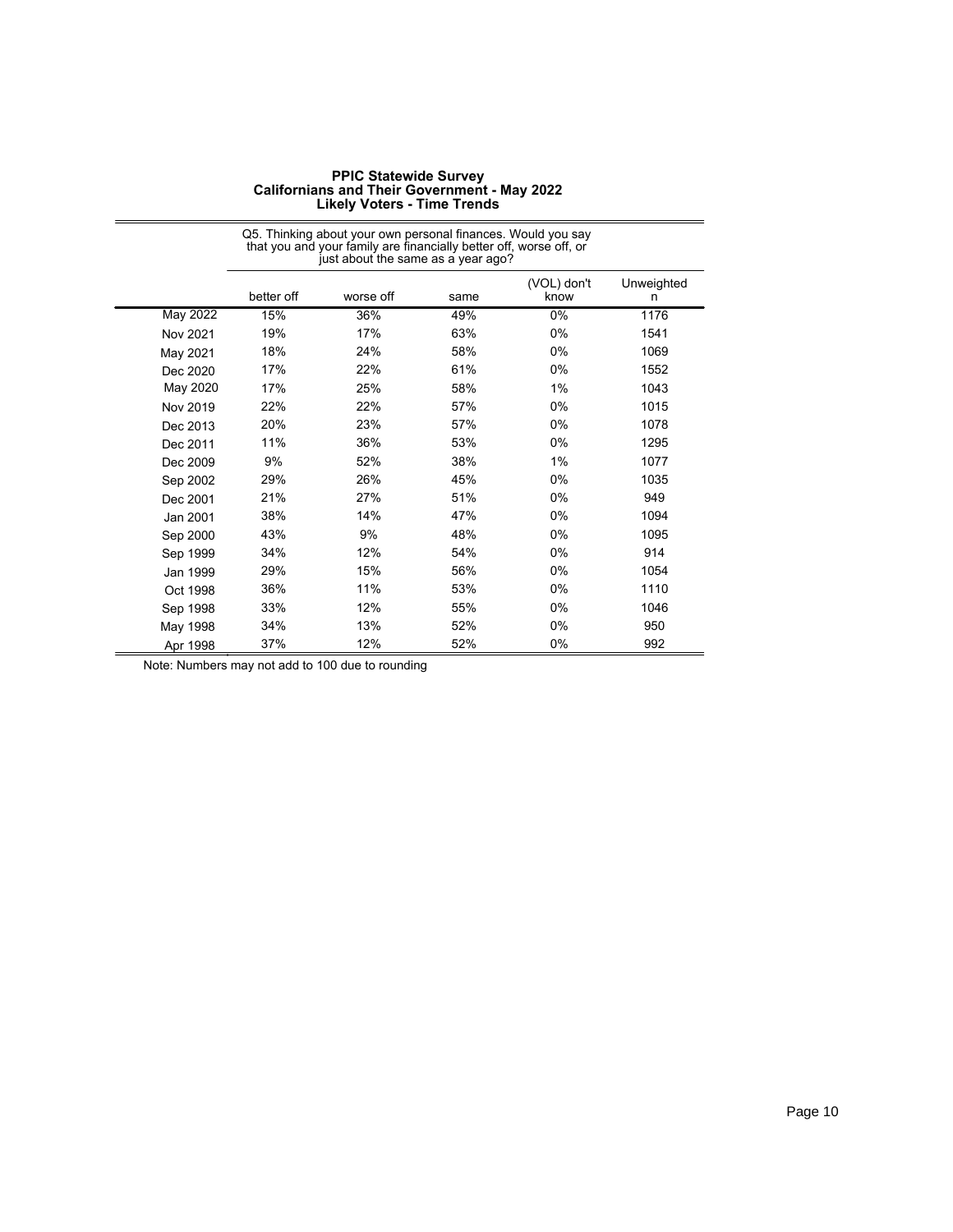|          | Q6. Have recent price increases caused any financial hardships<br>for you or others in your household, or not? IF YES ASK: Has<br>that been a serious hardship, or not? |     |     |       |      |  |  |
|----------|-------------------------------------------------------------------------------------------------------------------------------------------------------------------------|-----|-----|-------|------|--|--|
|          | Unweighted<br>(VOL) don't<br>yes, not<br>yes, serious<br>know<br>serious<br>no                                                                                          |     |     |       |      |  |  |
| May 2022 | 33%                                                                                                                                                                     | 27% | 40% | $1\%$ | 1178 |  |  |
| Mar 2022 | 1202<br>39%<br>32%<br>29%<br>0%                                                                                                                                         |     |     |       |      |  |  |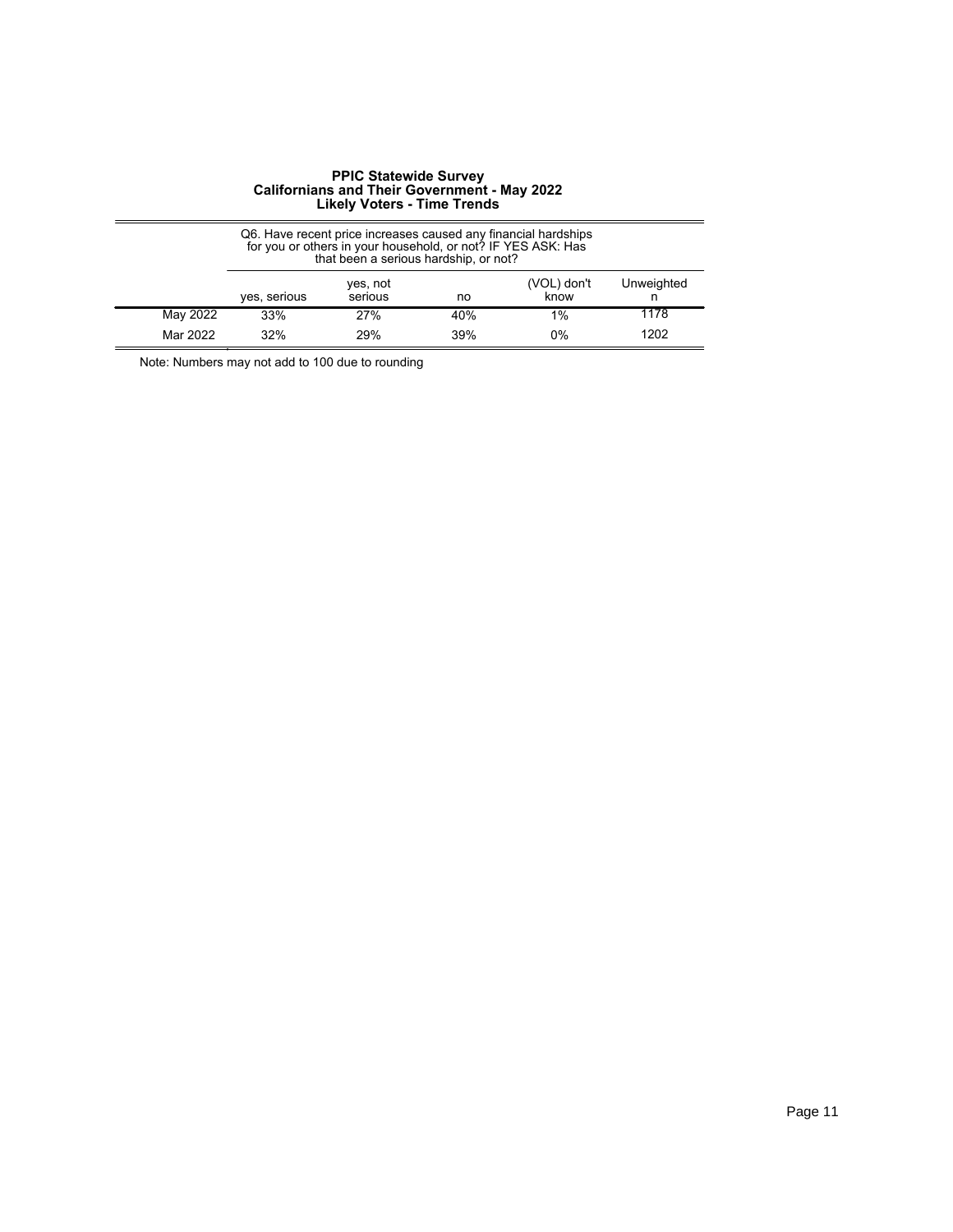|          | Q7. Some people think that California is divided<br>into economic groups, the haves and have-nots,<br>while others think it is not divided that way. Do<br>you think that California is divided into haves<br>and have-nots, or do you think that California is<br>not divided? |                         |                     |                 |  |  |
|----------|---------------------------------------------------------------------------------------------------------------------------------------------------------------------------------------------------------------------------------------------------------------------------------|-------------------------|---------------------|-----------------|--|--|
|          | divided into<br>haves and<br>have-nots                                                                                                                                                                                                                                          | not divided<br>that way | [VOL] don't<br>know | Unweighted<br>n |  |  |
| May 2022 | 74%                                                                                                                                                                                                                                                                             | 23%                     | 3%                  | 1169            |  |  |
| Oct 2020 | 67%                                                                                                                                                                                                                                                                             | 30%                     | 3%                  | 1176            |  |  |
| Nov 2019 | 64%                                                                                                                                                                                                                                                                             | 32%                     | 4%                  | 1002            |  |  |
| Dec 2018 | 68%                                                                                                                                                                                                                                                                             | 28%                     | 4%                  | 1081            |  |  |
| Dec 2015 | 68%                                                                                                                                                                                                                                                                             | 28%                     | 4%                  | 1104            |  |  |
| Dec 2014 | 67%                                                                                                                                                                                                                                                                             | 31%                     | 2%                  | 1046            |  |  |
| Dec 2013 | 67%                                                                                                                                                                                                                                                                             | 30%                     | 3%                  | 1075            |  |  |
| Dec 2011 | 61%                                                                                                                                                                                                                                                                             | 35%                     | 4%                  | 1291            |  |  |
| Sep 2002 | 60%                                                                                                                                                                                                                                                                             | 37%                     | 3%                  | 1032            |  |  |
| Jan 1999 | 57%                                                                                                                                                                                                                                                                             | 40%                     | 3%                  | 1051            |  |  |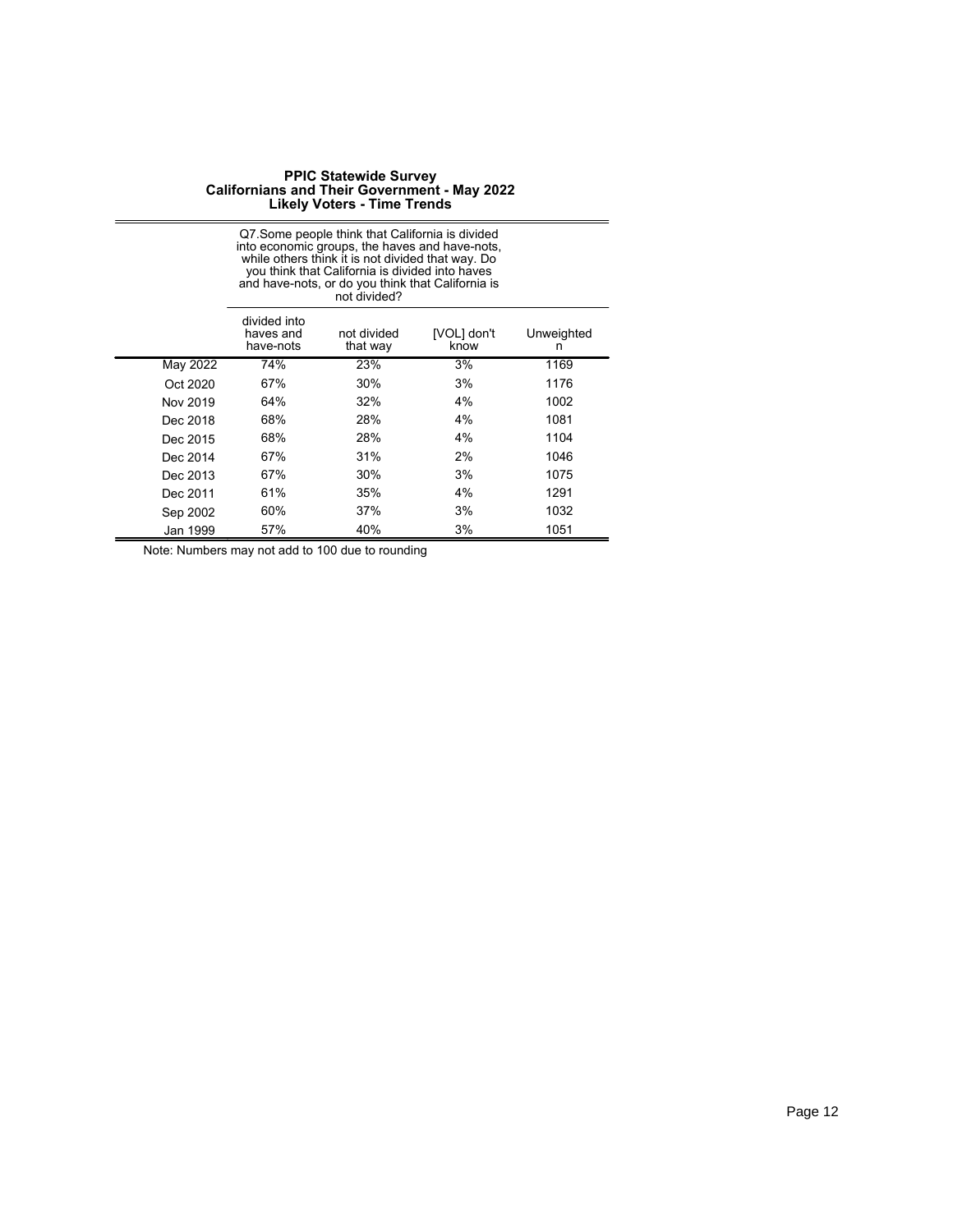| <b>PPIC Statewide Survey</b>                        |
|-----------------------------------------------------|
| <b>Californians and Their Government - May 2022</b> |
| <b>Likely Voters - Time Trends</b>                  |

|          | Q8. If you had to choose, which of these groups are you in; the<br>haves or have-nots? |           |               |                     |                 |  |
|----------|----------------------------------------------------------------------------------------|-----------|---------------|---------------------|-----------------|--|
|          | haves                                                                                  | have-nots | [VOL] neither | [VOL] don't<br>know | Unweighted<br>n |  |
| May 2022 | 49%                                                                                    | 36%       | 10%           | 5%                  | 1155            |  |
| Oct 2020 | 55%                                                                                    | 32%       | 10%           | 3%                  | 1169            |  |
| Nov 2019 | 49%                                                                                    | 34%       | 11%           | 5%                  | 988             |  |
| Dec 2018 | 50%                                                                                    | 36%       | 10%           | 5%                  | 1064            |  |
| Dec 2015 | 50%                                                                                    | 34%       | 12%           | 5%                  | 1095            |  |
| Dec 2014 | 49%                                                                                    | 35%       | 13%           | 4%                  | 1033            |  |
| Dec 2013 | 52%                                                                                    | 34%       | 11%           | 3%                  | 1057            |  |
| Dec 2011 | 46%                                                                                    | 40%       | 9%            | 5%                  | 1282            |  |
| Sep 2002 | 69%                                                                                    | 23%       | 0%            | 8%                  | 1021            |  |
| Jan 1999 | 65%                                                                                    | 28%       | $0\%$         | 7%                  | 1041            |  |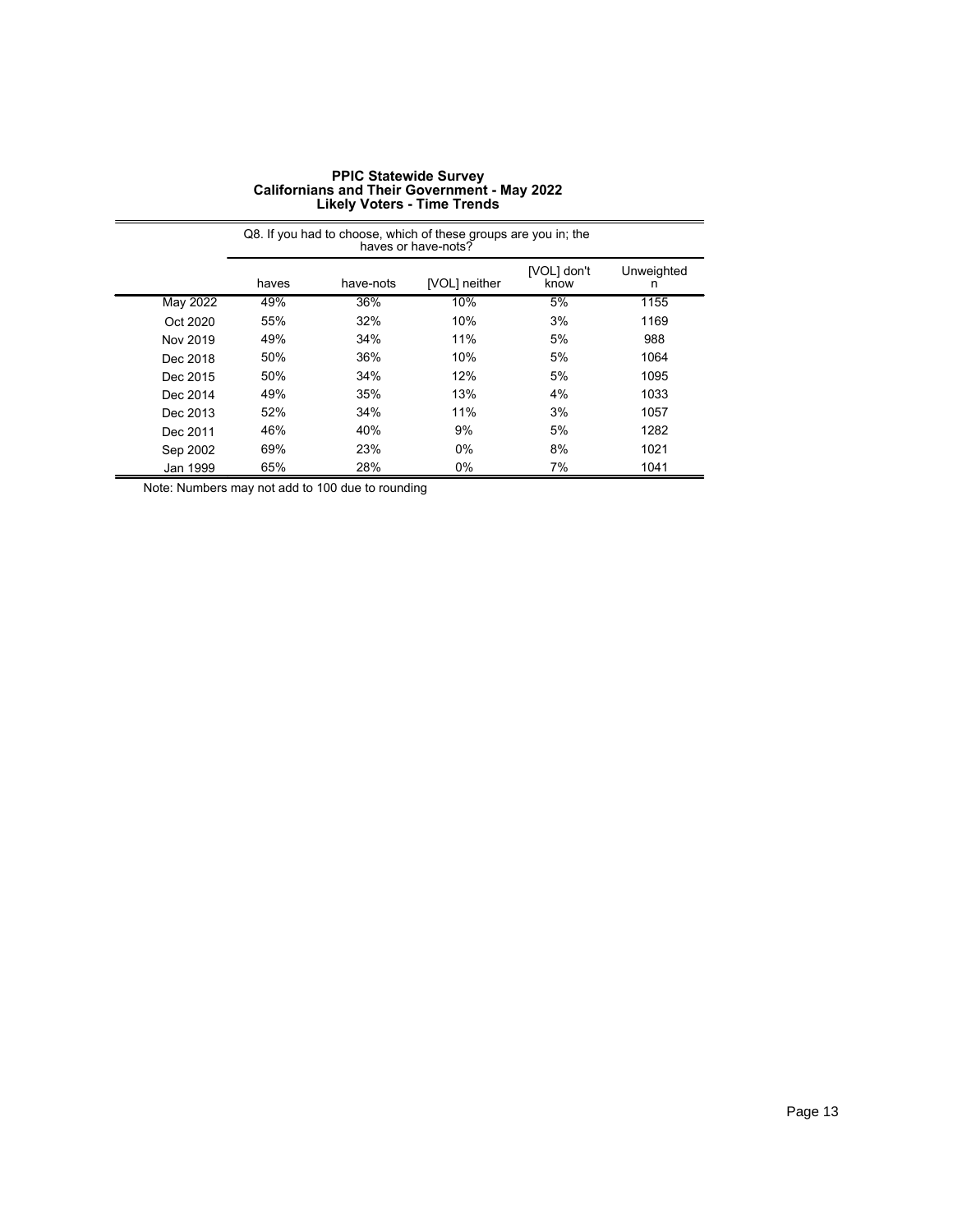| <b>PPIC Statewide Survey</b>                        |
|-----------------------------------------------------|
| <b>Californians and Their Government - May 2022</b> |
| <b>Likely Voters - Time Trends</b>                  |

|          | people of California today? |                          |                  |                     |                 |
|----------|-----------------------------|--------------------------|------------------|---------------------|-----------------|
|          | big problem                 | somewhat of<br>a problem | not a<br>problem | (VOL) don't<br>know | Unweighted<br>n |
| May 2022 | 39%                         | 35%                      | 22%              | 5%                  | 1176            |
| Feb 2022 | 40%                         | 33%                      | 23%              | 5%                  | 1047            |
| May 2021 | 41%                         | 34%                      | 21%              | 5%                  | 1071            |
| Jan 2021 | 44%                         | 39%                      | 11%              | 7%                  | 1125            |
| May 2020 | 52%                         | 33%                      | 9%               | 6%                  | 1044            |
| Jan 2020 | 46%                         | 34%                      | 16%              | 4%                  | 971             |
| May 2019 | 50%                         | 31%                      | 13%              | 6%                  | 1115            |
| Jan 2019 | 43%                         | 38%                      | 16%              | 3%                  | 1152            |
| Jan 2018 | 49%                         | 30%                      | 18%              | 3%                  | 1038            |
| May 2017 | 49%                         | 32%                      | 14%              | 5%                  | 1017            |
| Jan 2017 | 38%                         | 47%                      | 10%              | 5%                  | 1105            |
| May 2016 | 51%                         | 33%                      | 13%              | 3%                  | 989             |
| Mar 2016 | 55%                         | 33%                      | 9%               | 3%                  | 1036            |
| Jan 2016 | 46%                         | 39%                      | 12%              | 4%                  | 1041            |
| Dec 2015 | 50%                         | 35%                      | 10%              | 6%                  | 1113            |
| Jun 2015 | 52%                         | 35%                      | 11%              | 2%                  | 1045            |
| Mar 2015 | 50%                         | 34%                      | 12%              | 3%                  | 1063            |
| Jan 2015 | 56%                         | 35%                      | 7%               | 2%                  | 1009            |
| Dec 2014 | 55%                         | 35%                      | 8%               | 2%                  | 1056            |
| Oct 2014 | 62%                         | 29%                      | 6%               | 3%                  | 974             |
| Sep 2014 | 62%                         | 29%                      | 6%               | 2%                  | 913             |
| May 2014 | 58%                         | 34%                      | 5%               | 2%                  | 1036            |
| Jan 2014 | 56%                         | 36%                      | 6%               | 2%                  | 1150            |
| Sep 2013 | 66%                         | 28%                      | 4%               | 2%                  | 1101            |
| May 2013 | 67%                         | 27%                      | 4%               | 1%                  | 1128            |
| Mar 2013 | 72%                         | 23%                      | 4%               | 1%                  | 1137            |
| Jan 2013 | 71%                         | 23%                      | 4%               | 1%                  | 1116            |
| Dec 2012 | 74%                         | 21%                      | 3%               | 1%                  | 1437            |
| Oct 2012 | 80%                         | 18%                      | 1%               | 1%                  | 1336            |
| Sep 2012 | 83%                         | 15%                      | 1%               | 1%                  | 1331            |
| May 2012 | 83%                         | 14%                      | 2%               | 2%                  | 1256            |
| Apr 2012 | 80%                         | 16%                      | 2%               | 1%                  | 1207            |
| Mar 2012 | 78%                         | 17%                      | 3%               | 1%                  | 1167            |
| Jan 2012 | 78%                         | 20%                      | 2%               | 1%                  | 1305            |
| Dec 2011 | 83%                         | 14%                      | 2%               | 2%                  | 1297            |
| Sep 2011 | 81%                         | 16%                      | $1\%$            | 2%                  | 1362            |
| Jun 2011 | 82%                         | 15%                      | 3%               | 1%                  | 1409            |
| Mar 2011 | 83%                         | 14%                      | 2%               | 1%                  | 1372            |
| Jan 2011 | 83%                         | 16%                      | 0%               | 1%                  | 1398            |
| Sep 2010 | 90%                         | 9%                       | 1%               | 0%                  | 1219            |
| May 2010 | 88%                         | 11%                      | 1%               | 1%                  | 1251            |

Q9. Do you think the state budget situation in California—that is, the balance between government spending and revenues—is a big problem, somewhat of a problem, or not a problem for the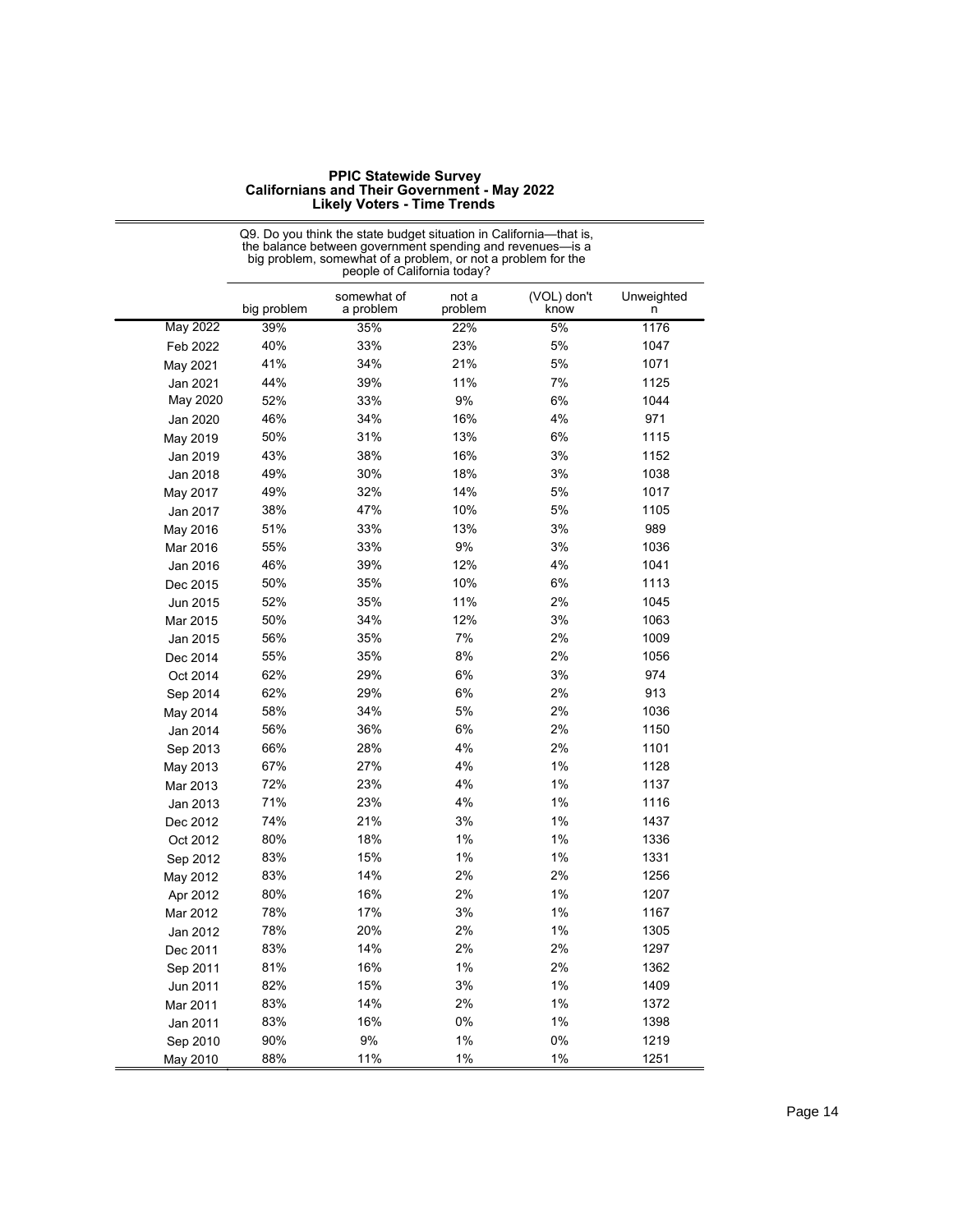|          | the balance between government spending and revenues—is a<br>big problem, somewhat of a problem, or not a problem for the<br>people of California today? |                          |                  |                     |                 |  |
|----------|----------------------------------------------------------------------------------------------------------------------------------------------------------|--------------------------|------------------|---------------------|-----------------|--|
|          | big problem                                                                                                                                              | somewhat of<br>a problem | not a<br>problem | (VOL) don't<br>know | Unweighted<br>n |  |
| Mar 2010 | 87%                                                                                                                                                      | 12%                      | 1%               | $1\%$               | 1237            |  |
| Jan 2010 | 83%                                                                                                                                                      | 15%                      | $0\%$            | $1\%$               | 1301            |  |
| Dec 2009 | 88%                                                                                                                                                      | 10%                      | 1%               | 0%                  | 1078            |  |
| Sep 2009 | 85%                                                                                                                                                      | 12%                      | 1%               | $1\%$               | 1342            |  |
| May 2009 | 83%                                                                                                                                                      | 16%                      | 1%               | 1%                  | 1219            |  |
| Mar 2009 | 85%                                                                                                                                                      | 13%                      | 1%               | 2%                  | 1138            |  |
| Jan 2009 | 82%                                                                                                                                                      | 16%                      | 1%               | $1\%$               | 1391            |  |
| Oct 2008 | 80%                                                                                                                                                      | 17%                      | 1%               | $1\%$               | 1284            |  |
| Sep 2008 | 84%                                                                                                                                                      | 14%                      | 1%               | 1%                  | 1283            |  |
| Aug 2008 | 84%                                                                                                                                                      | 14%                      | 1%               | $1\%$               | 1186            |  |
| May 2008 | 76%                                                                                                                                                      | 22%                      | 1%               | $1\%$               | 1229            |  |
| Mar 2008 | 79%                                                                                                                                                      | 18%                      | 2%               | 2%                  | 1221            |  |
| Jan 2008 | 74%                                                                                                                                                      | 23%                      | 2%               | 2%                  | 1234            |  |
| May 2007 | 46%                                                                                                                                                      | 46%                      | 5%               | 3%                  | 1127            |  |
| Jan 2007 | 49%                                                                                                                                                      | 42%                      | 5%               | 4%                  | 1277            |  |
| May 2006 | 64%                                                                                                                                                      | 30%                      | 2%               | 3%                  | 1097            |  |
| Jan 2006 | 68%                                                                                                                                                      | 27%                      | 3%               | 2%                  | 1257            |  |

Q9. Do you think the state budget situation in California—that is, the balance between government spending and revenues—is a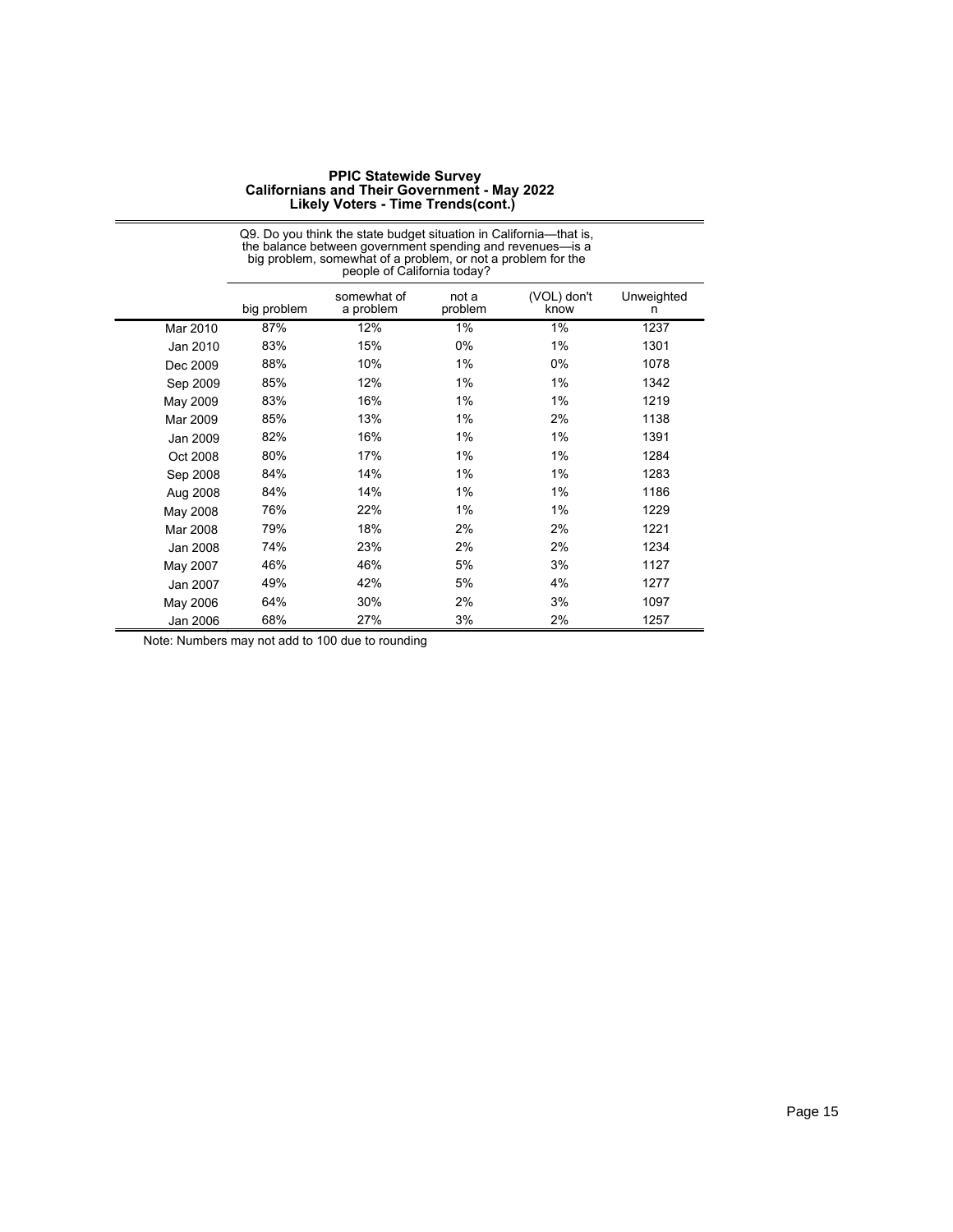|          | Q12. Overall, do you approve or disapprove of<br>the way that Joe Biden is handling his job as<br>president? |            |                     |                 |  |  |
|----------|--------------------------------------------------------------------------------------------------------------|------------|---------------------|-----------------|--|--|
|          | approve                                                                                                      | disapprove | (VOL) don't<br>know | Unweighted<br>n |  |  |
| May 2022 | 48%                                                                                                          | 49%        | 3%                  | 1179            |  |  |
| Mar 2022 | 46%                                                                                                          | 51%        | 2%                  | 1200            |  |  |
| Feb 2022 | 49%                                                                                                          | 49%        | 2%                  | 1041            |  |  |
| Sep 2021 | 55%                                                                                                          | 43%        | 2%                  | 1078            |  |  |
| May 2021 | 60%                                                                                                          | 37%        | 3%                  | 1070            |  |  |
| Mar 2021 | 60%                                                                                                          | 38%        | 2%                  | 1169            |  |  |
| Jan 2021 | 65%                                                                                                          | 31%        | 4%                  | 1123            |  |  |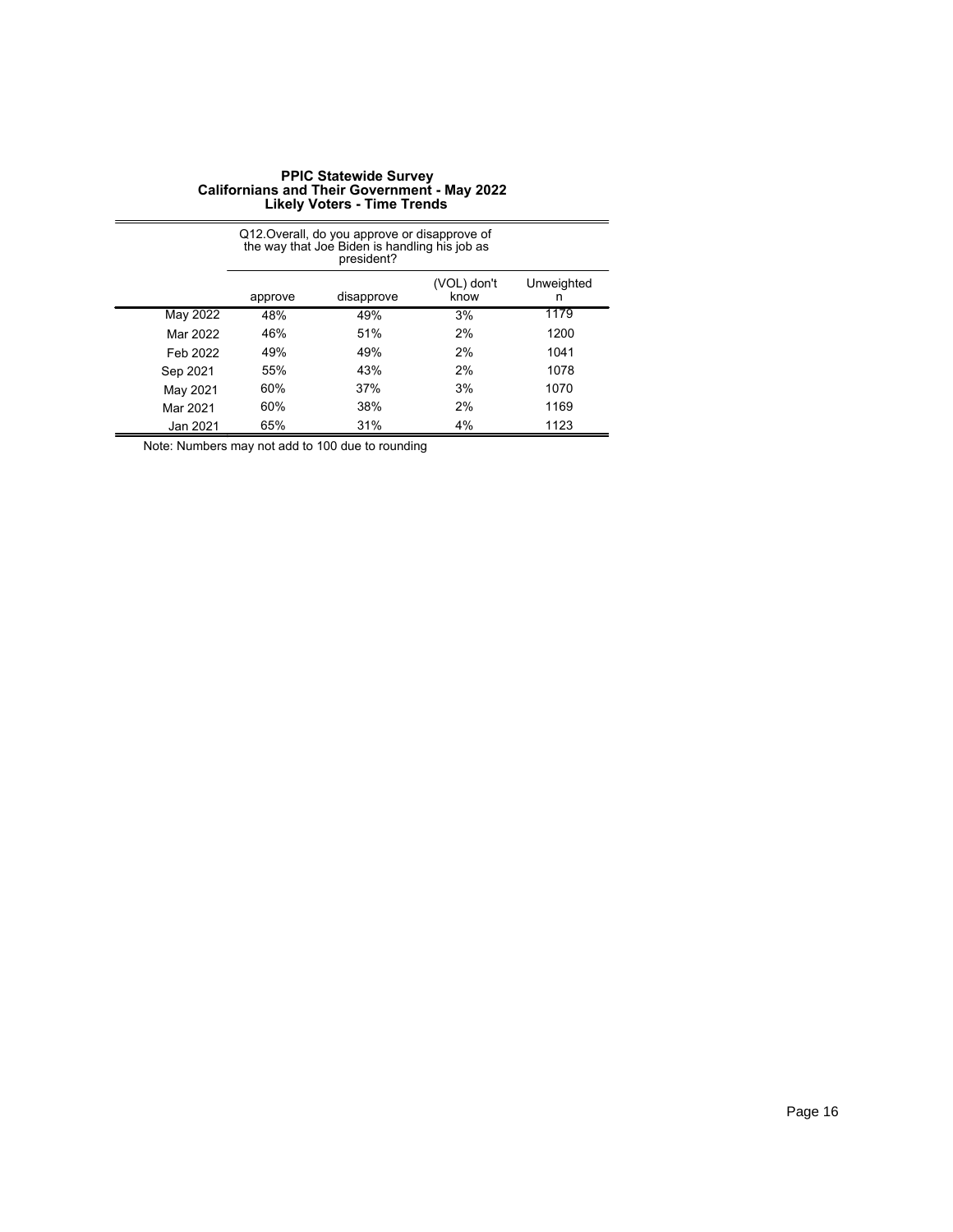|          | Q13. Overall, do you approve or disapprove of<br>the way that Joe Biden is handling Russia's<br>invasion of Ukraine? |     |    |      |  |  |
|----------|----------------------------------------------------------------------------------------------------------------------|-----|----|------|--|--|
|          | Unweighted<br>(VOL) don't<br>disapprove<br>know<br>approve                                                           |     |    |      |  |  |
| May 2022 | 50%                                                                                                                  | 41% | 9% | 1176 |  |  |
| Mar 2022 | 1198<br>44%<br>53%<br>3%                                                                                             |     |    |      |  |  |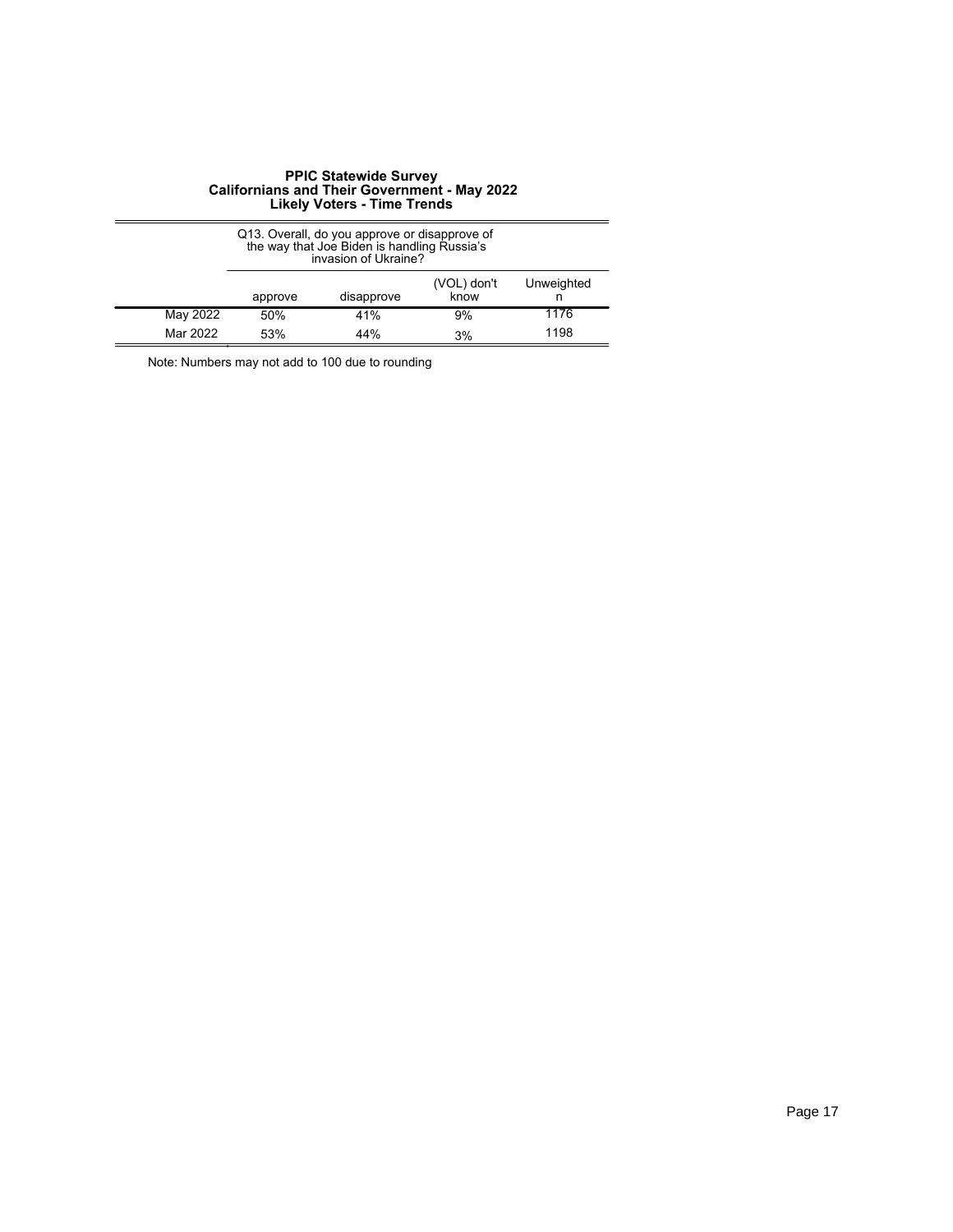|                      | Q14. Overall, do you approve or disapprove of<br>the way the U.S. Congress is handling its job? |            |                     |                 |  |
|----------------------|-------------------------------------------------------------------------------------------------|------------|---------------------|-----------------|--|
|                      | approve                                                                                         | disapprove | (VOL) don't<br>know | Unweighted<br>n |  |
| <b>May 2022</b>      | 20%                                                                                             | 74%        | 6%                  | 1177            |  |
| Mar 2022             | 24%                                                                                             | 73%        | 2%                  | 1194            |  |
| Feb 2022             | 19%                                                                                             | 76%        | 5%                  | 1046            |  |
| Sep 2021             | 31%                                                                                             | 63%        | 5%                  | 1069            |  |
| May 2021             | 31%                                                                                             | 64%        | 5%                  | 1067            |  |
| Mar 2021             | 33%                                                                                             | 63%        | 3%                  | 1169            |  |
| Jan 2021             | 29%                                                                                             | 66%        | 5%                  | 1120            |  |
| Oct 2020             | 26%                                                                                             | 70%        | 3%                  | 1177            |  |
| Sep 2020             | 21%                                                                                             | 75%        | 3%                  | 1155            |  |
| May 2020             | 31%                                                                                             | 65%        | 4%                  | 1034            |  |
| Feb 2020             | 32%                                                                                             | 63%        | 5%                  | 1039            |  |
| Jan 2020             | 30%                                                                                             | 66%        | 4%                  | 960             |  |
| Nov 2019             | 21%                                                                                             | 74%        | 4%                  | 1006            |  |
| Sep 2019             | 24%                                                                                             | 71%        | 5%                  | 1015            |  |
| Jul 2019             | 17%                                                                                             | 79%        | 4%                  | 1080            |  |
| May 2019             | 22%                                                                                             | 73%        | 5%                  | 1107            |  |
| Mar 2019             | 29%                                                                                             | 67%        | 5%                  | 1102            |  |
| Jan 2019             | 23%                                                                                             | 72%        | 5%                  | 1146            |  |
| Dec 2018             | 20%                                                                                             | 74%        | 6%                  | 1086            |  |
| Oct 2018             | 20%                                                                                             | 75%        | 6%                  | 983             |  |
| Sep 2018             | 20%                                                                                             | 74%        | 7%                  | 958             |  |
| Jul 2018             | 14%                                                                                             | 83%        | 3%                  | 1015            |  |
| May 2018             | 18%                                                                                             | 78%        | 5%                  | 891             |  |
| Mar 2018             | 22%                                                                                             | 74%        | 4%                  | 925             |  |
| Jan 2018             | 15%                                                                                             | 81%        | 3%                  | 1040            |  |
| Dec 2017             | 15%                                                                                             | 80%        | 4%                  | 1068            |  |
| Sep 2017             | 18%                                                                                             | 79%        | 3%                  | 1098            |  |
| Jul 2017             | 17%                                                                                             | 78%        | 5%                  | 1091            |  |
| May 2017             | 19%                                                                                             | 76%        | 5%                  | 1017            |  |
| Mar 2017             | 27%                                                                                             | 68%        | 6%                  | 1059            |  |
| Jan 2017             | 25%                                                                                             | 68%        | 7%                  | 1098            |  |
| Oct 2016             | 17%                                                                                             | 77%        | 6%                  | 1024            |  |
| Sep 2016             | 16%                                                                                             | 81%        | 3%                  | 1054            |  |
| Jul 2016             | 17%                                                                                             | 80%        | 3%                  | 1051            |  |
| May 2016             | 15%                                                                                             | 82%        | 3%                  | 985             |  |
| Mar 2016             | 14%                                                                                             | 83%        | 2%                  | 1038            |  |
|                      | 19%                                                                                             | 78%        | 3%                  | 1040            |  |
| Jan 2016<br>Dec 2015 | 14%                                                                                             | 81%        | 5%                  | 1111            |  |
| Sep 2015             | 17%                                                                                             | 79%        | 4%                  | 1065            |  |
|                      | 17%                                                                                             | 78%        | 6%                  | 1057            |  |
| Jul 2015             |                                                                                                 | 74%        | 6%                  | 1045            |  |
| Jun 2015             | 20%<br>16%                                                                                      | 80%        | 4%                  |                 |  |
| Mar 2015             | 24%                                                                                             | 71%        | 5%                  | 1057<br>1008    |  |
| Jan 2015<br>Oct 2014 | 16%                                                                                             | 79%        | 5%                  | 970             |  |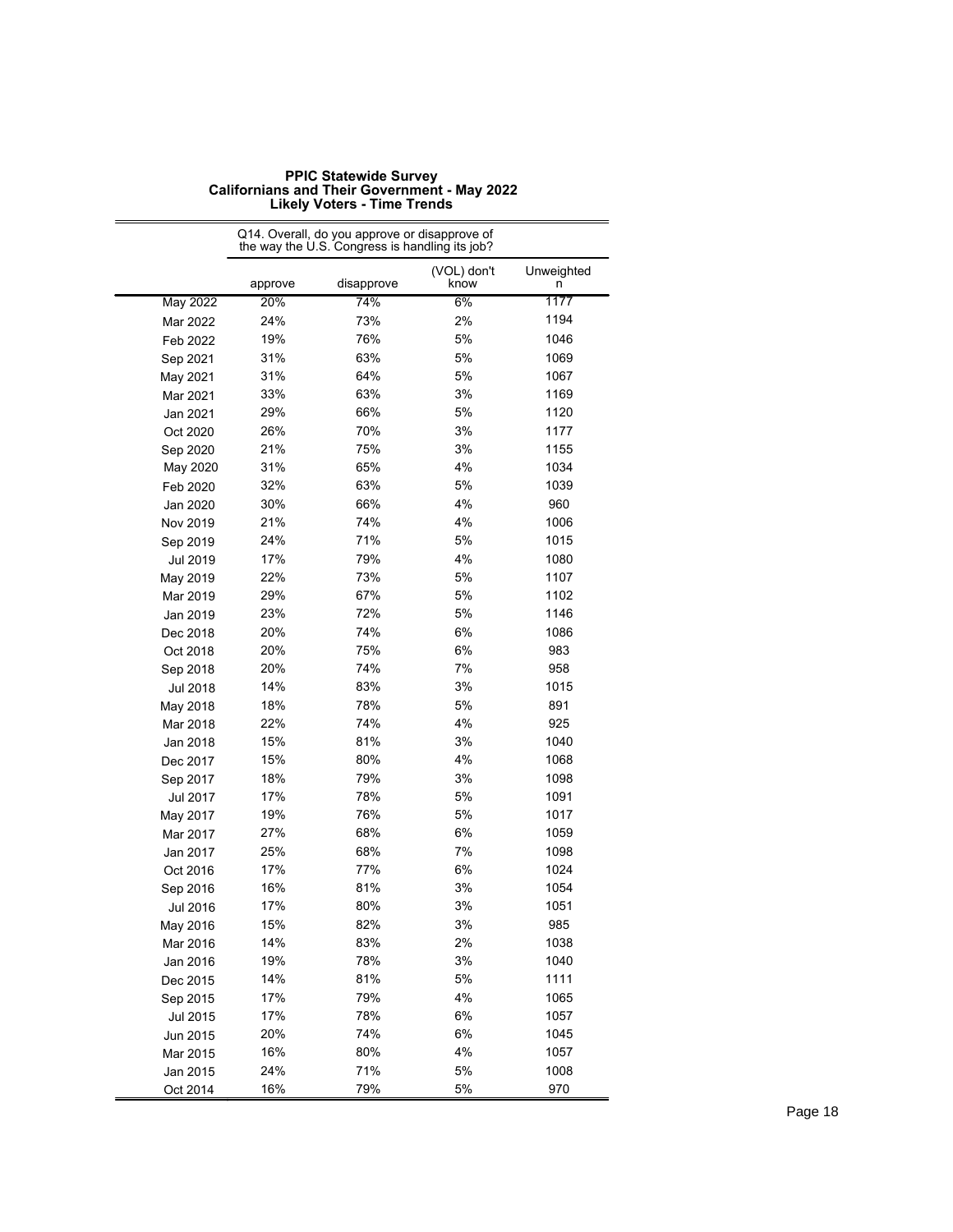|          | Q14. Overall, do you approve or disapprove of<br>the way the U.S. Congress is handling its job? |            |                     |                 |  |
|----------|-------------------------------------------------------------------------------------------------|------------|---------------------|-----------------|--|
|          | approve                                                                                         | disapprove | (VOL) don't<br>know | Unweighted<br>n |  |
| Sep 2014 | 16%                                                                                             | 80%        | 5%                  | 907             |  |
| Jul 2014 | 15%                                                                                             | 83%        | 2%                  | 976             |  |
| May 2014 | 14%                                                                                             | 82%        | 4%                  | 1034            |  |
| Mar 2014 | 9%                                                                                              | 87%        | 4%                  | 1091            |  |
| Jan 2014 | 15%                                                                                             | 82%        | 3%                  | 1150            |  |
| Dec 2013 | 10%                                                                                             | 86%        | 4%                  | 1078            |  |
| Sep 2013 | 18%                                                                                             | 79%        | 3%                  | 1086            |  |
| Jul 2013 | 18%                                                                                             | 77%        | 4%                  | 1268            |  |
| May 2013 | 19%                                                                                             | 77%        | 5%                  | 1124            |  |
| Mar 2013 | 16%                                                                                             | 81%        | 3%                  | 1132            |  |
| Jan 2013 | 21%                                                                                             | 73%        | 6%                  | 1113            |  |
| Oct 2012 | 15%                                                                                             | 81%        | 4%                  | 1332            |  |
| Sep 2012 | 17%                                                                                             | 78%        | 5%                  | 1325            |  |
| Aug 2012 | 15%                                                                                             | 81%        | 4%                  | 1562            |  |
| May 2012 | 16%                                                                                             | 78%        | 5%                  | 1252            |  |
| Mar 2012 | 17%                                                                                             | 79%        | 4%                  | 1163            |  |
| Jan 2012 | 14%                                                                                             | 82%        | 4%                  | 1300            |  |
| Dec 2011 | 9%                                                                                              | 88%        | 3%                  | 1293            |  |
| Sep 2011 | 15%                                                                                             | 79%        | 6%                  | 1360            |  |
| Jul 2011 | 17%                                                                                             | 78%        | 5%                  | 1638            |  |
| Mar 2011 | 22%                                                                                             | 69%        | 9%                  | 1365            |  |
| Oct 2010 | 26%                                                                                             | 71%        | 3%                  | 1233            |  |
| Sep 2010 | 21%                                                                                             | 74%        | 5%                  | 1214            |  |
| May 2010 | 26%                                                                                             | 68%        | 6%                  | 1250            |  |
| Mar 2010 | 14%                                                                                             | 82%        | 4%                  | 1231            |  |
| Jan 2010 | 29%                                                                                             | 65%        | 6%                  | 1296            |  |
| Dec 2009 | 29%                                                                                             | 66%        | 5%                  | 1076            |  |
| Sep 2009 | 34%                                                                                             | 60%        | 6%                  | 1338            |  |
| May 2009 | 39%                                                                                             | 53%        | 7%                  | 1216            |  |
| Mar 2009 | 35%                                                                                             | 58%        | 7%                  | 1134            |  |
| Jan 2009 | 30%                                                                                             | 64%        | 6%                  | 1389            |  |
| Oct 2008 | 18%                                                                                             | 78%        | 4%                  | 1281            |  |
| Sep 2008 | 26%                                                                                             | 67%        | 7%                  | 1280            |  |
| Aug 2008 | 22%                                                                                             | 72%        | 6%                  | 1180            |  |
| Mar 2008 | 30%                                                                                             | 63%        | 7%                  | 1220            |  |
| Dec 2007 | 23%                                                                                             | 72%        | 5%                  | 1147            |  |
| Sep 2007 | 28%                                                                                             | 66%        | 6%                  | 1160            |  |
| Jun 2007 | 30%                                                                                             | 62%        | 9%                  | 1106            |  |
| Jan 2007 | 37%                                                                                             | 51%        | 12%                 | 1276            |  |
| Sep 2006 | 31%                                                                                             | 63%        | 6%                  | 1207            |  |
| Mar 2006 | 31%                                                                                             | 62%        | 7%                  | 1004            |  |
| Oct 2005 | 37%                                                                                             | 55%        | 8%                  | 1164            |  |

(cont.)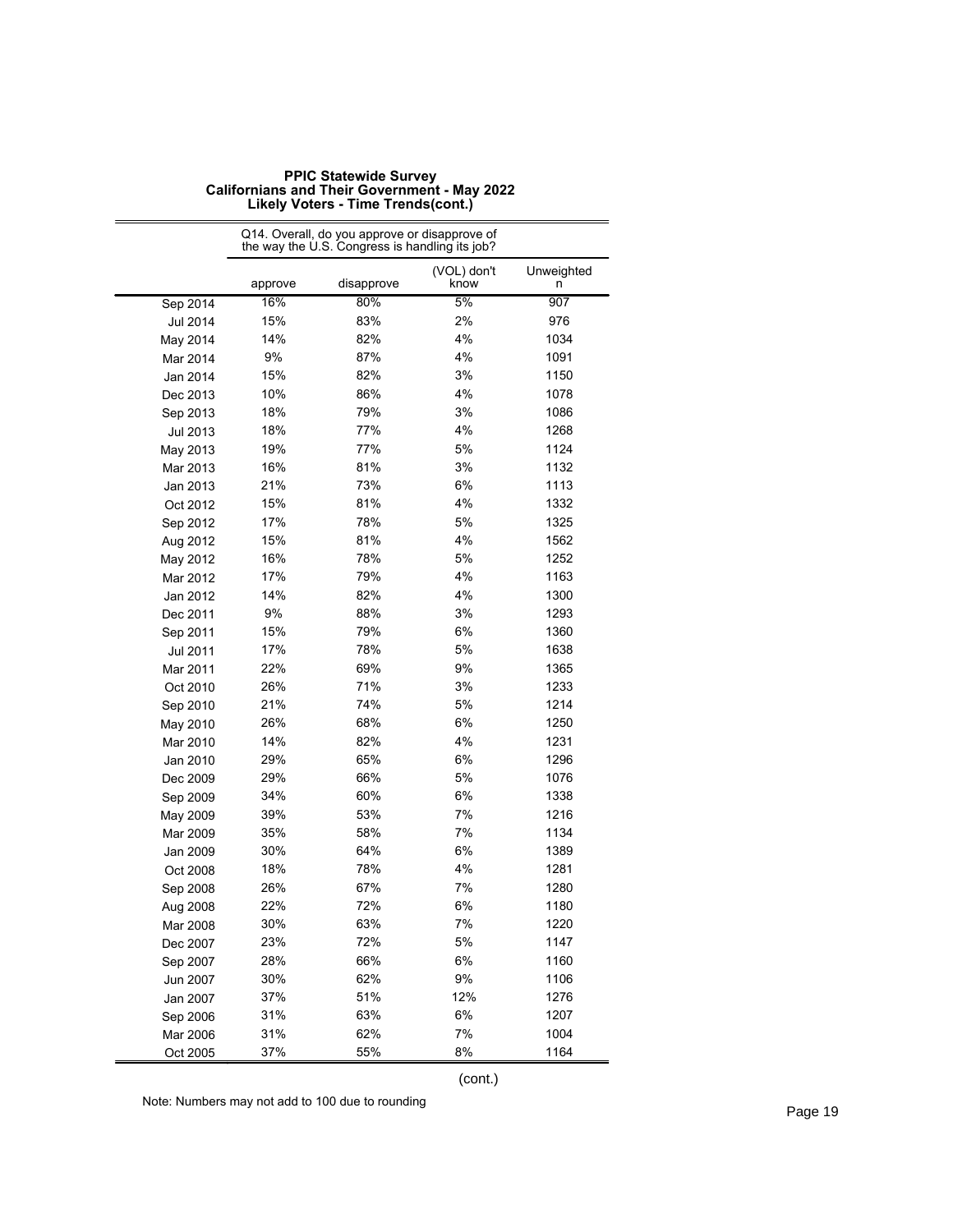|          | Q15. Do you think things in the United States<br>are generally going in the right direction or the<br>wrong direction? |                    |                     |                 |  |
|----------|------------------------------------------------------------------------------------------------------------------------|--------------------|---------------------|-----------------|--|
|          | right direction                                                                                                        | wrong<br>direction | (VOL) don't<br>know | Unweighted<br>n |  |
| May 2022 | 23%                                                                                                                    | 73%                | 4%                  | 1166            |  |
| Feb 2022 | 30%                                                                                                                    | 66%                | 5%                  | 1044            |  |
| Sep 2021 | 39%                                                                                                                    | 56%                | 5%                  | 1074            |  |
| May 2021 | 45%                                                                                                                    | 52%                | 3%                  | 1070            |  |
| Jan 2021 | 46%                                                                                                                    | 50%                | 4%                  | 1123            |  |
| Oct 2020 | 25%                                                                                                                    | 72%                | 3%                  | 1178            |  |
| Nov 2019 | 34%                                                                                                                    | 63%                | 4%                  | 998             |  |
| Jan 2019 | 29%                                                                                                                    | 68%                | 3%                  | 1144            |  |
| Oct 2018 | 38%                                                                                                                    | 56%                | 6%                  | 981             |  |
| Dec 2017 | 27%                                                                                                                    | 67%                | 7%                  | 1061            |  |
| May 2017 | 28%                                                                                                                    | 64%                | 7%                  | 1010            |  |
| Jan 2017 | 37%                                                                                                                    | 57%                | 6%                  | 1101            |  |
| Oct 2016 | 40%                                                                                                                    | 55%                | 5%                  | 1020            |  |
| Mar 2016 | 34%                                                                                                                    | 63%                | 3%                  | 1034            |  |
| Sep 2015 | 35%                                                                                                                    | 61%                | 4%                  | 1059            |  |
| Mar 2015 | 34%                                                                                                                    | 61%                | 5%                  | 1054            |  |
| Mar 2014 | 35%                                                                                                                    | 61%                | 5%                  | 1084            |  |
| Dec 2013 | 32%                                                                                                                    | 63%                | 4%                  | 1075            |  |
| Jan 2013 | 47%                                                                                                                    | 49%                | 4%                  | 1114            |  |
| Oct 2012 | 42%                                                                                                                    | 55%                | 3%                  | 1332            |  |
| Sep 2011 | 24%                                                                                                                    | 72%                | 4%                  | 1355            |  |
| Oct 2010 | 35%                                                                                                                    | 60%                | 5%                  | 1229            |  |
| Dec 2009 | 39%                                                                                                                    | 56%                | 5%                  | 1078            |  |
| May 2009 | 52%                                                                                                                    | 43%                | 5%                  | 1217            |  |
| Jan 2009 | 31%                                                                                                                    | 64%                | 5%                  | 1386            |  |
| Aug 2008 | 22%                                                                                                                    | 73%                | 5%                  | 1180            |  |
| Mar 2008 | 21%                                                                                                                    | 75%                | 4%                  | 1219            |  |
| Jun 2007 | 26%                                                                                                                    | 68%                | 6%                  | 1107            |  |
| Jan 2007 | 33%                                                                                                                    | 63%                | 4%                  | 1271            |  |
| Oct 2006 | 31%                                                                                                                    | 62%                | 6%                  | 1188            |  |
| Sep 2005 | 35%                                                                                                                    | 60%                | 5%                  | 1117            |  |
| Jan 2005 | 43%                                                                                                                    | 52%                | 4%                  | 1233            |  |
| Sep 2004 | 41%                                                                                                                    | 56%                | 3%                  | 1200            |  |
| Sep 2003 | 43%                                                                                                                    | 52%                | 5%                  | 1146            |  |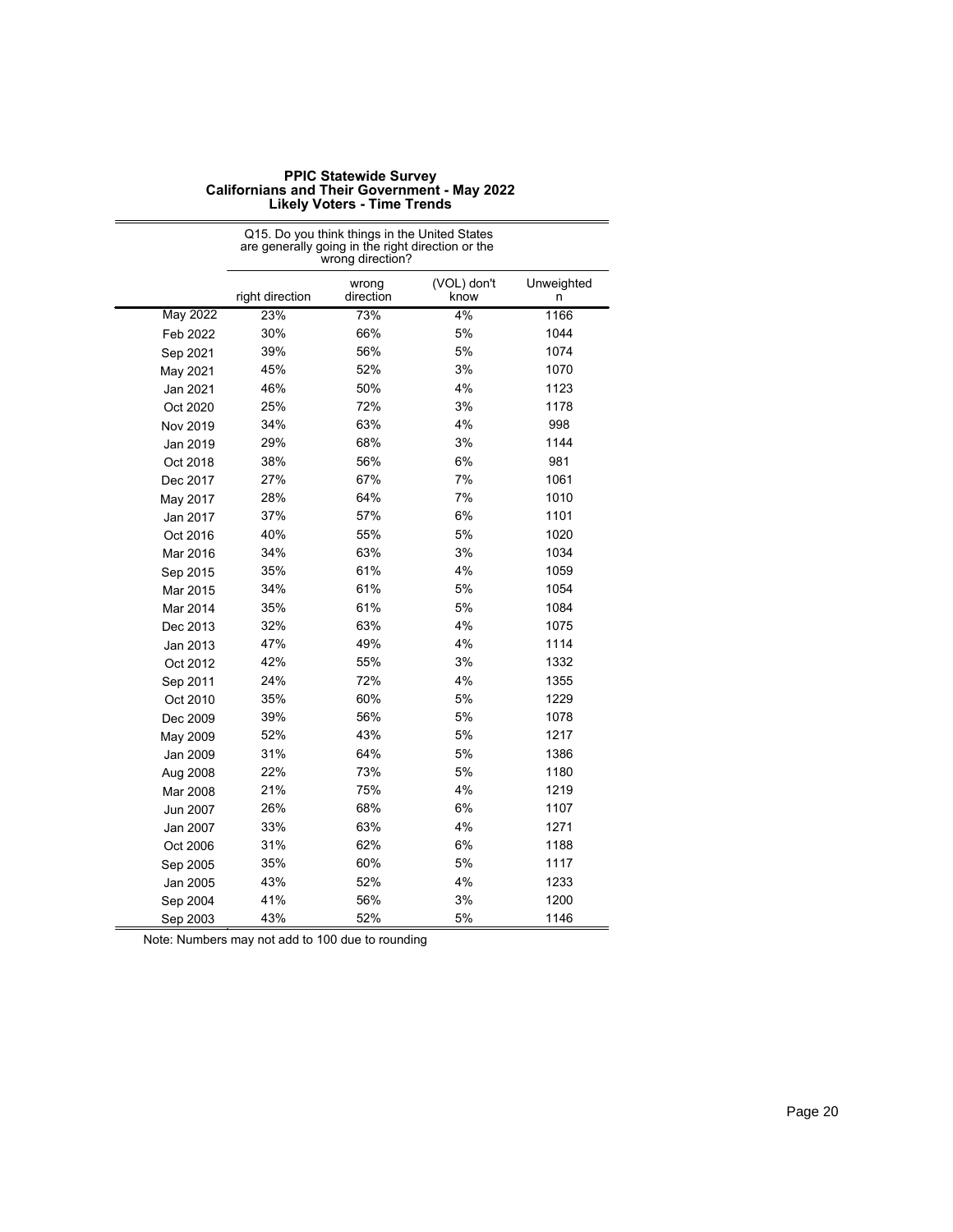|                 | States will have good times financially or bad<br>times? |           |                     |                 |  |
|-----------------|----------------------------------------------------------|-----------|---------------------|-----------------|--|
|                 | good times                                               | bad times | (VOL) don't<br>know | Unweighted<br>n |  |
| <b>May 2022</b> | 20%                                                      | 75%       | 5%                  | 1169            |  |
| Feb 2022        | 34%                                                      | 59%       | 7%                  | 1042            |  |
| Sep 2021        | 42%                                                      | 49%       | 8%                  | 1074            |  |
| May 2021        | 51%                                                      | 43%       | 6%                  | 1068            |  |
| Jan 2021        | 40%                                                      | 55%       | 5%                  | 1122            |  |
| Sep 2020        | 31%                                                      | 60%       | 9%                  | 1153            |  |
| May 2020        | 20%                                                      | 73%       | 7%                  | 1042            |  |
| Nov 2019        | 50%                                                      | 40%       | 10%                 | 1004            |  |
| Oct 2018        | 53%                                                      | 39%       | 9%                  | 984             |  |
| May 2017        | 43%                                                      | 46%       | 11%                 | 1014            |  |
| Jan 2017        | 54%                                                      | 38%       | 8%                  | 1101            |  |
| Oct 2016        | 44%                                                      | 39%       | 16%                 | 1017            |  |
| Mar 2016        | 45%                                                      | 47%       | 9%                  | 1032            |  |
| Sep 2015        | 43%                                                      | 50%       | 7%                  | 1060            |  |
| Mar 2015        | 50%                                                      | 42%       | 8%                  | 1050            |  |
| Mar 2014        | 40%                                                      | 51%       | 8%                  | 1084            |  |
| Dec 2013        | 38%                                                      | 55%       | 7%                  | 1074            |  |
| Oct 2012        | 42%                                                      | 48%       | 10%                 | 1328            |  |
| Sep 2011        | 20%                                                      | 74%       | 6%                  | 1357            |  |
| Sep 2010        | 30%                                                      | 63%       | 7%                  | 1208            |  |
| Dec 2009        | 26%                                                      | 67%       | 7%                  | 1076            |  |
| May 2009        | 25%                                                      | 70%       | 5%                  | 1219            |  |
| Jan 2009        | 17%                                                      | 78%       | 5%                  | 1388            |  |
| Aug 2008        | 19%                                                      | 74%       | 6%                  | 1182            |  |
| Mar 2008        | 13%                                                      | 82%       | 4%                  | 1222            |  |
| Jun 2007        | 39%                                                      | 54%       | 7%                  | 1110            |  |
| Jan 2007        | 47%                                                      | 45%       | 8%                  | 1274            |  |
| Oct 2006        | 49%                                                      | 42%       | 9%                  | 1187            |  |
| Sep 2005        | 30%                                                      | 62%       | 8%                  | 1117            |  |
| Jan 2005        | 48%                                                      | 43%       | 8%                  | 1231            |  |
| Sep 2004        | 47%                                                      | 41%       | 12%                 | 1200            |  |
| Sep 2003        | 46%                                                      | 44%       | 9%                  | 1142            |  |

Q16. Turning to economic conditions, do you think that during the next 12 months the United States will have good times financially or bad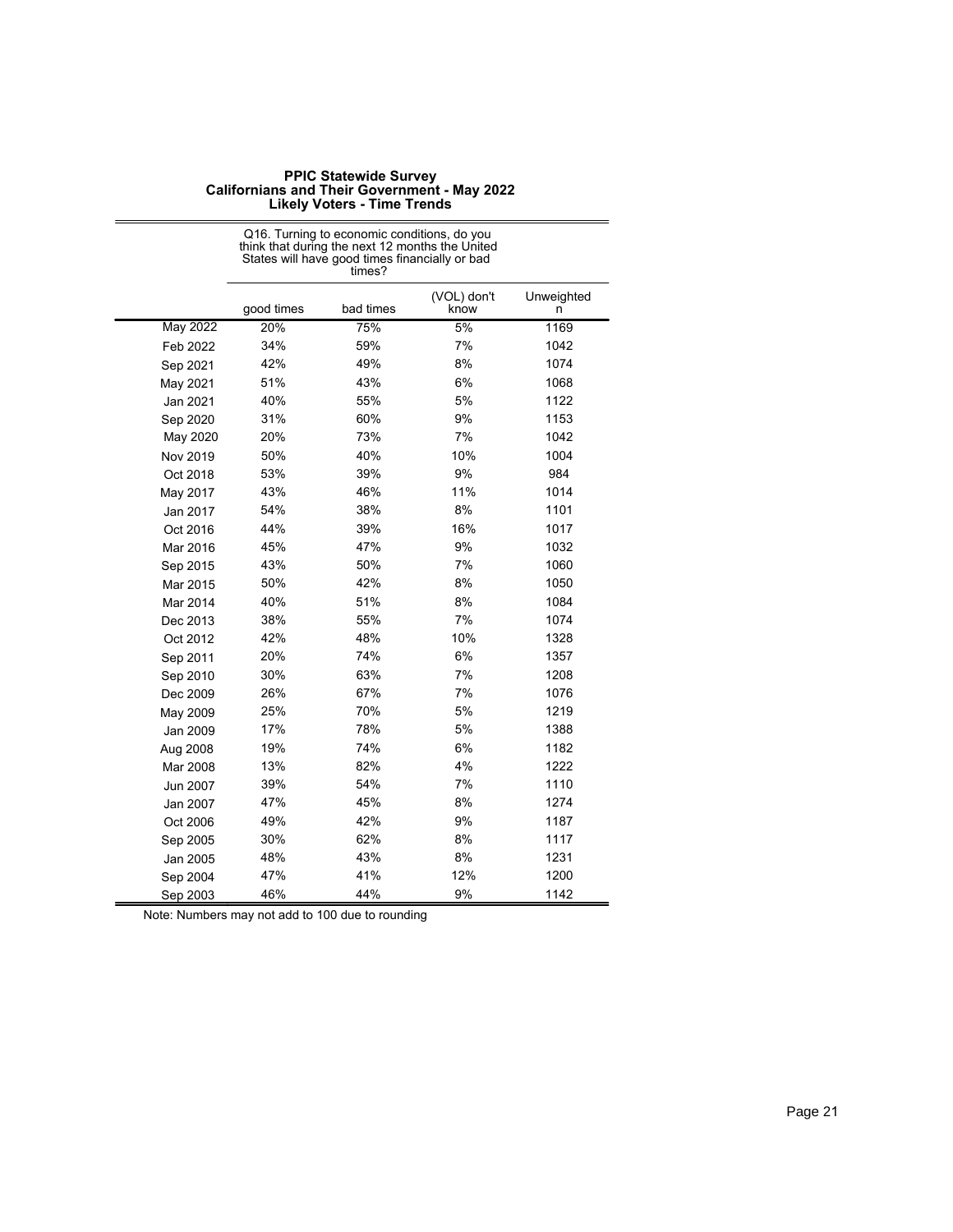| <b>PPIC Statewide Survey</b>                        |
|-----------------------------------------------------|
| <b>Californians and Their Government - May 2022</b> |
| <b>Likely Voters - Time Trends</b>                  |

|                 | some of the time?    |                     |                          |                           |                     |                 |
|-----------------|----------------------|---------------------|--------------------------|---------------------------|---------------------|-----------------|
|                 | just about<br>always | most of the<br>time | only some of<br>the time | (VOL) none<br>of the time | (VOL) don't<br>know | Unweighted<br>n |
| <b>May 2022</b> | 2%                   | 18%                 | 63%                      | 15%                       | $1\%$               | 1175            |
| Sep 2021        | 5%                   | 25%                 | 62%                      | 8%                        | 1%                  | 1079            |
| Jan 2021        | 5%                   | 29%                 | 53%                      | 11%                       | 1%                  | 1122            |
| May 2020        | 2%                   | 15%                 | 71%                      | 11%                       | 1%                  | 1043            |
| Jan 2020        | 3%                   | 16%                 | 71%                      | 9%                        | 1%                  | 969             |
| May 2018        | 3%                   | 15%                 | 68%                      | 13%                       | 1%                  | 897             |
| Mar 2017        | 2%                   | 18%                 | 69%                      | 10%                       | 1%                  | 1067            |
| Oct 2016        | 4%                   | 26%                 | 57%                      | 12%                       | 0%                  | 1020            |
| Jun 2015        | 3%                   | 18%                 | 69%                      | $9\%$                     | 1%                  | 1044            |
| May 2014        | 3%                   | 16%                 | 68%                      | 11%                       | 1%                  | 1035            |
| Dec 2013        | 2%                   | 14%                 | 71%                      | 12%                       | 1%                  | 1078            |
| Oct 2012        | 5%                   | 20%                 | 68%                      | 6%                        | 0%                  | 1334            |
| Dec 2011        | $1\%$                | $8%$                | 77%                      | 13%                       | 0%                  | 1297            |
| Oct 2010        | 3%                   | 23%                 | 63%                      | 10%                       | 1%                  | 1237            |
| May 2009        | 3%                   | 28%                 | 61%                      | 7%                        | 1%                  | 1218            |
| Oct 2008        | 2%                   | 18%                 | 69%                      | 11%                       | 1%                  | 1281            |
| Mar 2008        | 2%                   | 18%                 | 71%                      | 8%                        | 1%                  | 1218            |
| Sep 2007        | 2%                   | 16%                 | 71%                      | 10%                       | 1%                  | 1162            |
| Mar 2007        | 3%                   | 21%                 | 70%                      | 6%                        | 1%                  | 1239            |
| Oct 2006        | 4%                   | 19%                 | 64%                      | 12%                       | 1%                  | 1190            |
| Oct 2005        | 4%                   | 22%                 | 64%                      | 10%                       | 1%                  | 1166            |
| Jan 2005        | 4%                   | 26%                 | 62%                      | 7%                        | 1%                  | 1234            |
| Feb 2004        | 4%                   | 21%                 | 61%                      | 12%                       | 2%                  | 1013            |
| Feb 2003        | 4%                   | 31%                 | 61%                      | 3%                        | 1%                  | 1079            |
| Dec 2002        | 4%                   | 29%                 | 61%                      | 5%                        | $1\%$               | 1089            |
| Aug 2002        | 6%                   | 28%                 | 61%                      | 4%                        | 1%                  | 971             |
| Jan 2002        | 5%                   | 36%                 | 56%                      | 1%                        | 1%                  | 976             |
| Oct 2000        | 3%                   | 29%                 | 63%                      | 4%                        | 1%                  | 1088            |
| Jan 2000        | 3%                   | 28%                 | 63%                      | 5%                        | 1%                  | 984             |
| Dec 1999        | 4%                   | 27%                 | 64%                      | 4%                        | 0%                  | 910             |
| Sep 1998        | 4%                   | 27%                 | 64%                      | 4%                        | 0%                  | 1046            |
| May 1998        | 3%                   | 22%                 | 60%                      | 14%                       | 1%                  | 950             |
| Apr 1998        | 2%                   | 23%                 | 63%                      | 11%                       | 0%                  | 991             |

Q17. How much of the time do you think you can trust the federal government in Washington today to do what is right—just about always, most of the time, or only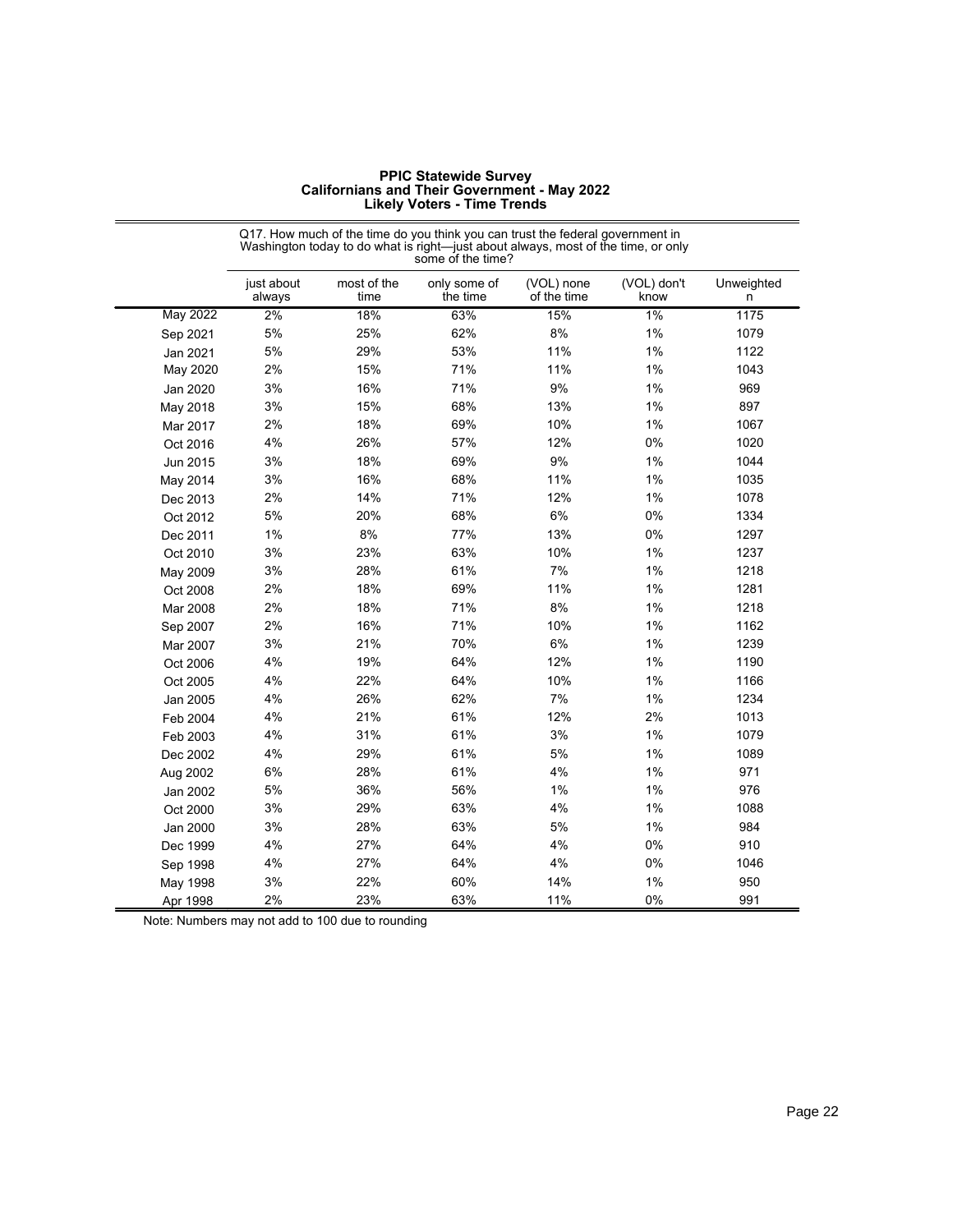Q18. Would you say the federal government is

|          | pretty much run by a few big interests looking<br>out for themselves, or that it is run for the<br>benefit of all of the people? |                                 |                     |                 |  |
|----------|----------------------------------------------------------------------------------------------------------------------------------|---------------------------------|---------------------|-----------------|--|
|          | a few big<br>interests                                                                                                           | benefit of all<br>of the people | (VOL) don't<br>know | Unweighted<br>n |  |
| May 2022 | 83%                                                                                                                              | 14%                             | 3%                  | 1168            |  |
| Jan 2020 | 81%                                                                                                                              | 15%                             | 4%                  | 949             |  |
| Mar 2017 | 79%                                                                                                                              | 17%                             | 4%                  | 1060            |  |
| Oct 2016 | 72%                                                                                                                              | 23%                             | 6%                  | 1011            |  |
| Jun 2015 | 76%                                                                                                                              | 19%                             | 5%                  | 1032            |  |
| May 2014 | 79%                                                                                                                              | 14%                             | 7%                  | 1028            |  |
| Dec 2013 | 80%                                                                                                                              | 16%                             | 4%                  | 1065            |  |
| Oct 2012 | 73%                                                                                                                              | 23%                             | 5%                  | 1321            |  |
| Dec 2011 | 85%                                                                                                                              | 11%                             | 5%                  | 1287            |  |
| Oct 2010 | 73%                                                                                                                              | 20%                             | 7%                  | 1215            |  |
| May 2009 | 68%                                                                                                                              | 26%                             | 6%                  | 1213            |  |
| Oct 2008 | 78%                                                                                                                              | 16%                             | 6%                  | 1275            |  |
| Mar 2008 | 76%                                                                                                                              | 19%                             | 5%                  | 1213            |  |
| Sep 2007 | 77%                                                                                                                              | 17%                             | 6%                  | 1150            |  |
| Mar 2007 | 75%                                                                                                                              | 19%                             | 6%                  | 1229            |  |
| Feb 2004 | 73%                                                                                                                              | 20%                             | 8%                  | 996             |  |
| Jan 2002 | 62%                                                                                                                              | 30%                             | 8%                  | 961             |  |
| Oct 2000 | 65%                                                                                                                              | 27%                             | 7%                  | 1082            |  |
| Sep 1998 | 73%                                                                                                                              | 22%                             | 6%                  | 1035            |  |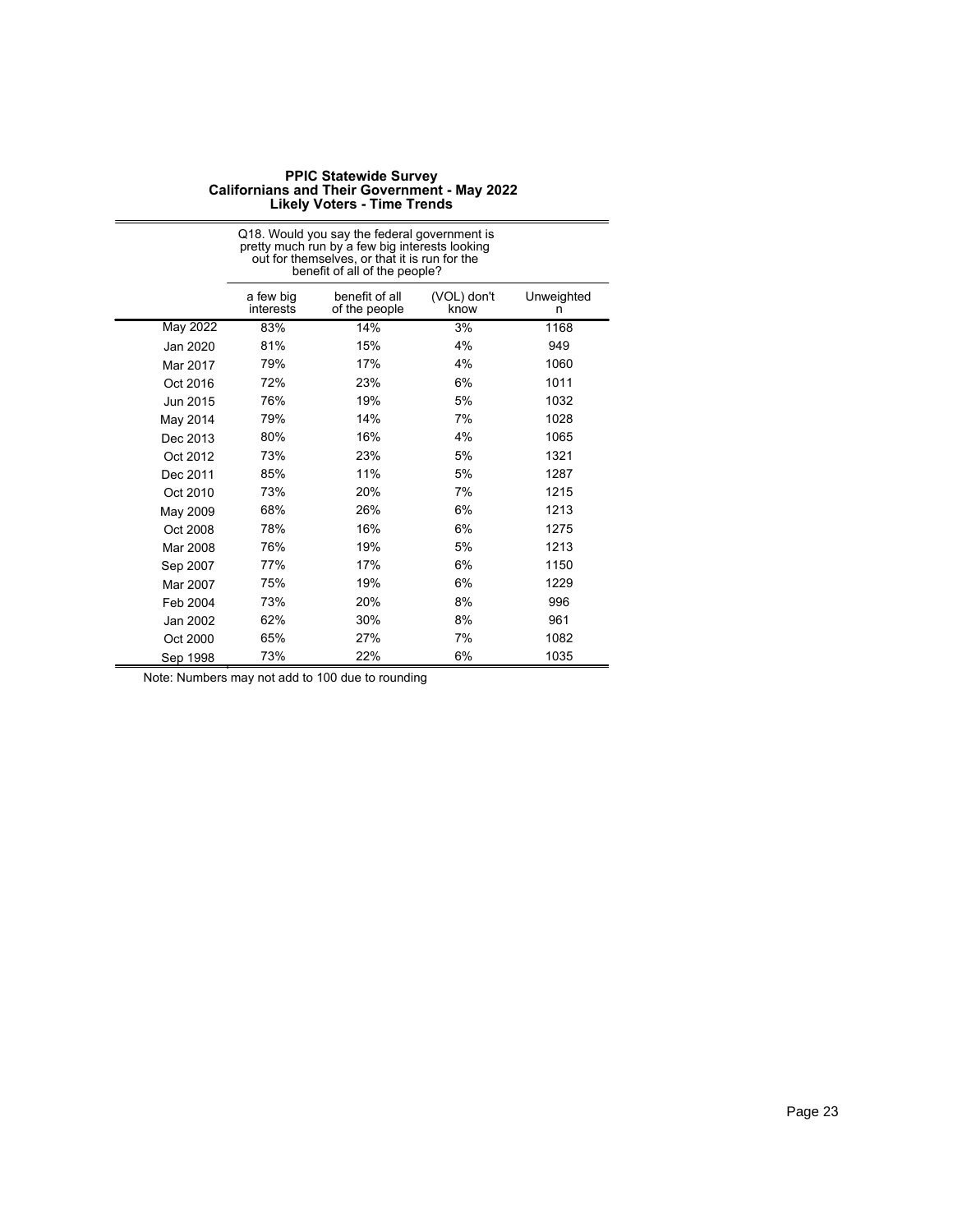| <b>PPIC Statewide Survey</b>                        |
|-----------------------------------------------------|
| <b>Californians and Their Government - May 2022</b> |
| <b>Likely Voters - Time Trends</b>                  |

|          | lot of the money we pay in taxes, waste some of it, or don't waste<br>very much of it? |      |                          |                     |                 |  |
|----------|----------------------------------------------------------------------------------------|------|--------------------------|---------------------|-----------------|--|
|          | a lot                                                                                  | some | don't waste<br>very much | (VOL) don't<br>know | Unweighted<br>n |  |
| May 2022 | 59%                                                                                    | 32%  | 7%                       | 2%                  | 1170            |  |
| Jan 2020 | 64%                                                                                    | 29%  | 5%                       | 2%                  | 965             |  |
| Mar 2017 | 65%                                                                                    | 28%  | 5%                       | 3%                  | 1066            |  |
| Oct 2016 | 62%                                                                                    | 29%  | 7%                       | 1%                  | 1022            |  |
| Jun 2015 | 66%                                                                                    | 28%  | 4%                       | 1%                  | 1045            |  |
| May 2014 | 67%                                                                                    | 28%  | 3%                       | 2%                  | 1037            |  |
| Dec 2013 | 69%                                                                                    | 26%  | 3%                       | 2%                  | 1078            |  |
| Oct 2012 | 60%                                                                                    | 33%  | 5%                       | 1%                  | 1336            |  |
| May 2012 | 68%                                                                                    | 26%  | 4%                       | 2%                  | 1256            |  |
| Dec 2011 | 70%                                                                                    | 26%  | 3%                       | 1%                  | 1295            |  |
| Oct 2010 | 67%                                                                                    | 27%  | 5%                       | 1%                  | 1235            |  |
| May 2009 | 65%                                                                                    | 31%  | 3%                       | 1%                  | 1218            |  |
| Oct 2008 | 77%                                                                                    | 20%  | 3%                       | 0%                  | 1282            |  |
| Mar 2008 | 71%                                                                                    | 26%  | 2%                       | 1%                  | 1219            |  |
| Sep 2007 | 71%                                                                                    | 26%  | 2%                       | 1%                  | 1161            |  |
| Mar 2007 | 71%                                                                                    | 26%  | 2%                       | 1%                  | 1239            |  |
| Oct 2006 | 69%                                                                                    | 28%  | 2%                       | 2%                  | 1190            |  |
| Oct 2005 | 69%                                                                                    | 27%  | 3%                       | 2%                  | 1160            |  |
| Feb 2004 | 65%                                                                                    | 31%  | 3%                       | 2%                  | 1015            |  |
| Jan 2002 | 59%                                                                                    | 37%  | 4%                       | 0%                  | 977             |  |
| Jan 2000 | 60%                                                                                    | 36%  | 3%                       | 1%                  | 985             |  |
| Sep 1998 | 65%                                                                                    | 31%  | 3%                       | 0%                  | 1046            |  |

# Q19. Do you think the people in the federal government waste a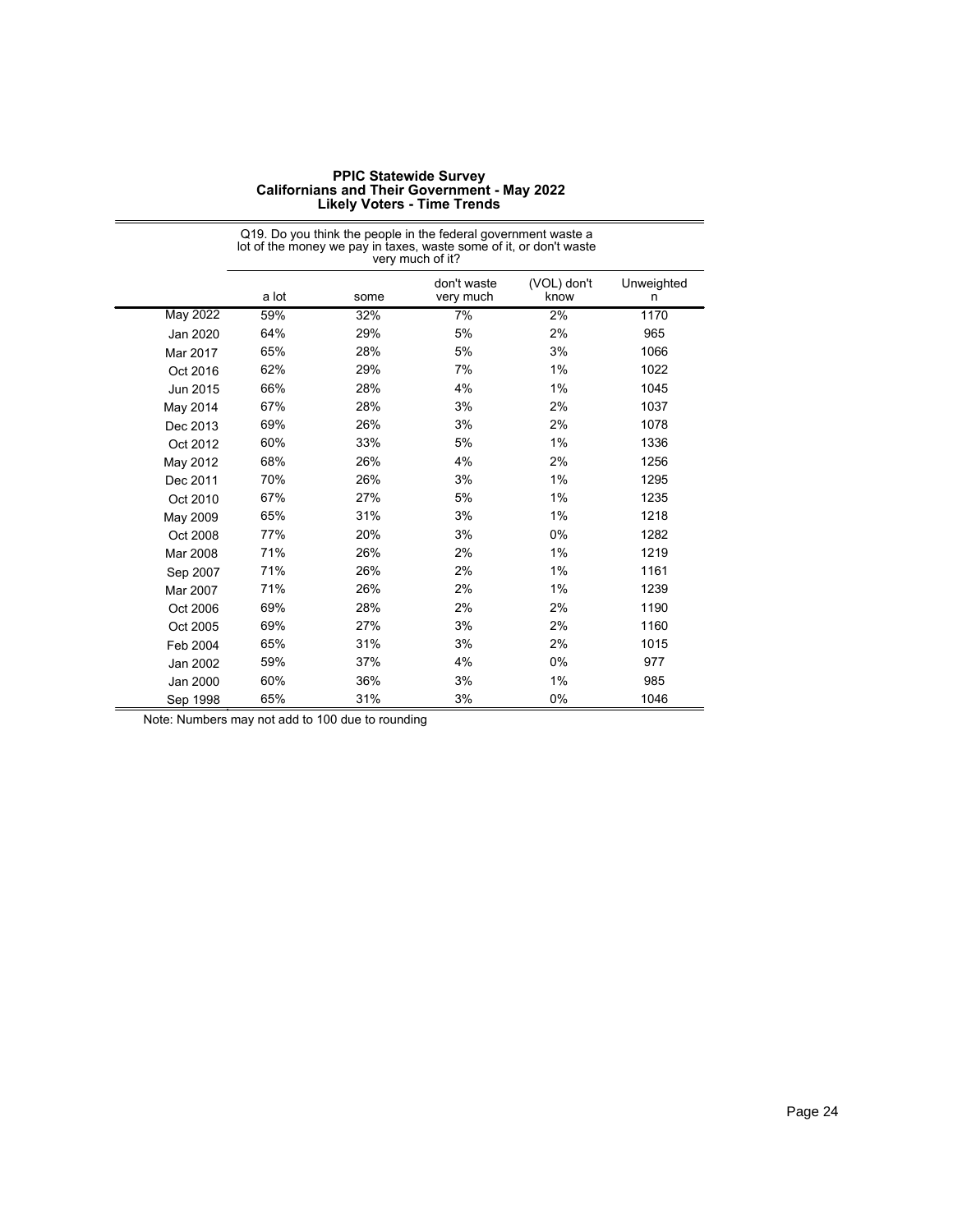|          | Q21. Thinking about undocumented immigrants<br>brought to the U.S. as children, do you favor or<br>oppose the protections given by 'DACA'<br>'Deferred Action for Childhood Arrivals', which<br>includes protection from deportation and a work<br>permit? |                                             |    |      |  |
|----------|------------------------------------------------------------------------------------------------------------------------------------------------------------------------------------------------------------------------------------------------------------|---------------------------------------------|----|------|--|
|          | favor                                                                                                                                                                                                                                                      | (VOL) don't<br>Unweighted<br>know<br>oppose |    |      |  |
| May 2022 | 78%                                                                                                                                                                                                                                                        | 18%                                         | 5% | 1176 |  |
| Jan 2021 | 85%                                                                                                                                                                                                                                                        | 13%                                         | 2% | 1114 |  |
| Jan 2020 | 81%                                                                                                                                                                                                                                                        | 17%                                         | 2% | 965  |  |
| Jan 2018 | 81%                                                                                                                                                                                                                                                        | 17%                                         | 2% | 1036 |  |
| Sep 2017 | 77%                                                                                                                                                                                                                                                        | 21%                                         | 2% | 1097 |  |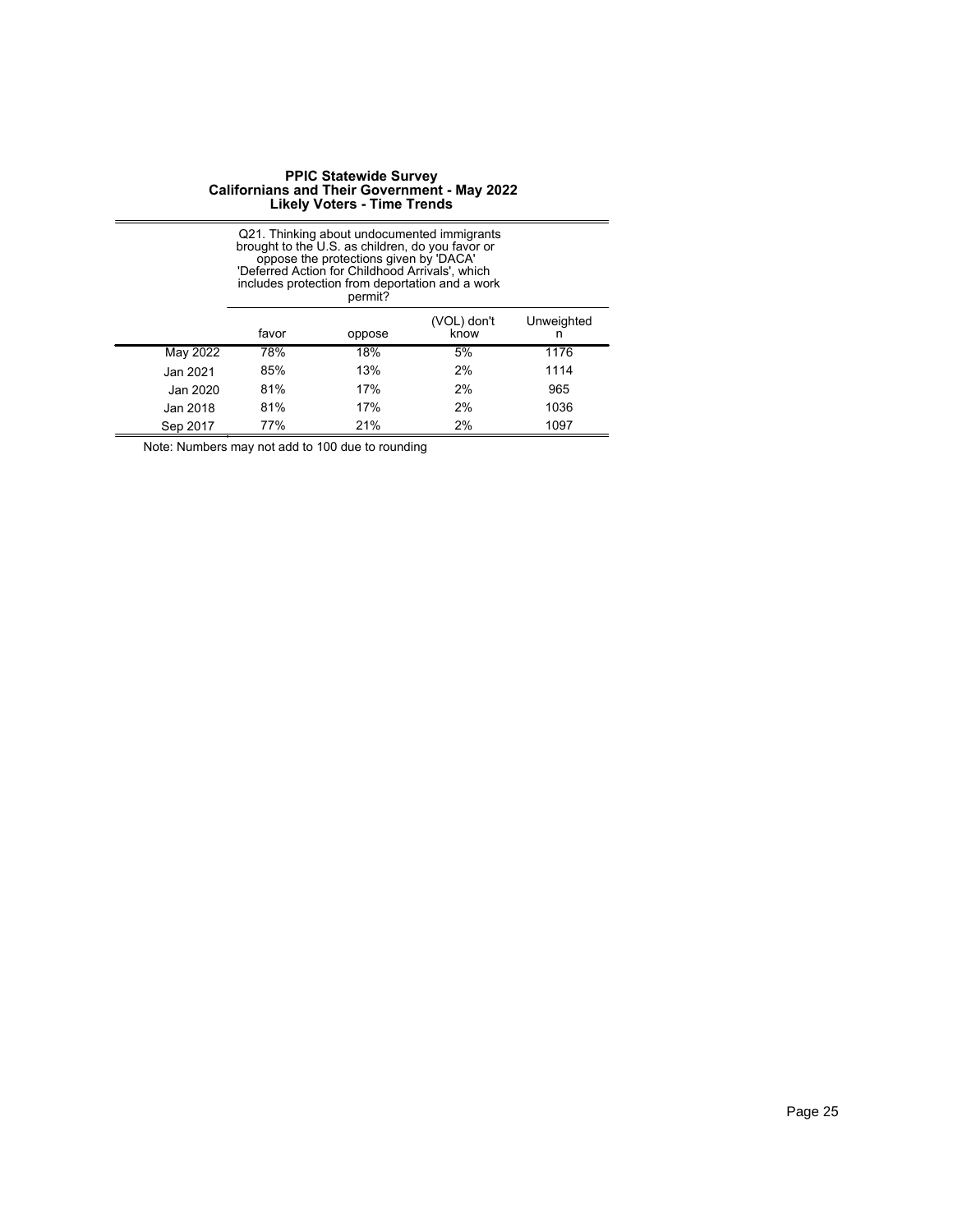|          | Q22. Would you favor or oppose providing a<br>path to citizenship for undocumented<br>immigrants in the U.S. if they met certain<br>requirements including a waiting period, paying<br>fines and back taxes, and passing criminal<br>background checks? |     |    |      |  |  |
|----------|---------------------------------------------------------------------------------------------------------------------------------------------------------------------------------------------------------------------------------------------------------|-----|----|------|--|--|
|          | (VOL) don't<br>Unweighted<br>favor<br>know<br>oppose<br>n                                                                                                                                                                                               |     |    |      |  |  |
| May 2022 | 80%                                                                                                                                                                                                                                                     | 16% | 3% | 1173 |  |  |
| Mar 2021 | 84%                                                                                                                                                                                                                                                     | 15% | 1% | 1168 |  |  |
| Mar 2015 | 73%                                                                                                                                                                                                                                                     | 24% | 2% | 1058 |  |  |
| Sep 2014 | 80%                                                                                                                                                                                                                                                     | 19% | 1% | 350  |  |  |
| Mar 2014 | 83%                                                                                                                                                                                                                                                     | 15% | 1% | 1089 |  |  |
| Jan 2014 | 82%                                                                                                                                                                                                                                                     | 17% | 1% | 1145 |  |  |
| Sep 2013 | 79%                                                                                                                                                                                                                                                     | 19% | 1% | 1096 |  |  |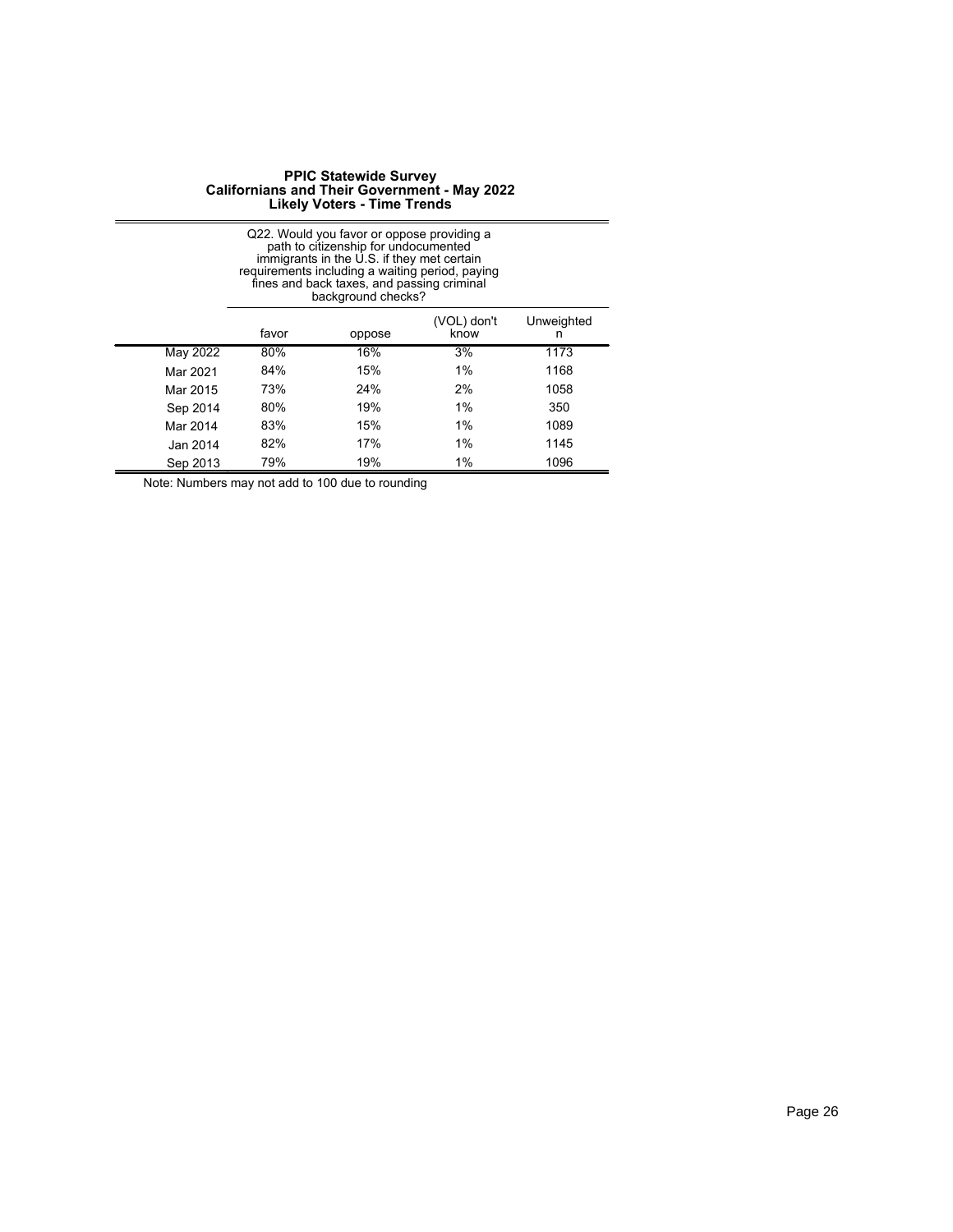Q23. If the 2022 election for U.S. House of Representatives were

|          |                                   | being held today, would you vote for [ROTATE] [1] the<br>Republican candidate [OR] [2] the Democratic candidate] in your<br>district? |             |                     |                 |  |  |  |
|----------|-----------------------------------|---------------------------------------------------------------------------------------------------------------------------------------|-------------|---------------------|-----------------|--|--|--|
|          | Republican/<br>lean<br>Republican | Democrat/<br>lean Democrat                                                                                                            | (VOL) other | (VOL) don't<br>know | Unweighted<br>n |  |  |  |
| May 2022 | 35%                               | 55%                                                                                                                                   | 0%          | 10%                 | 1162            |  |  |  |
| Mar 2022 | 42%                               | 51%                                                                                                                                   | 0%          | 7%                  | 1191            |  |  |  |
| Oct 2020 | 37%                               | 58%                                                                                                                                   | 0%          | 5%                  | 1169            |  |  |  |
| Sep 2020 | 33%                               | 60%                                                                                                                                   | 0%          | 7%                  | 1152            |  |  |  |
| May 2020 | 34%                               | 59%                                                                                                                                   | $0\%$       | 8%                  | 1028            |  |  |  |
| Oct 2018 | 37%                               | 55%                                                                                                                                   | 0%          | 8%                  | 973             |  |  |  |
| Sep 2018 | 37%                               | 54%                                                                                                                                   | 0%          | 9%                  | 949             |  |  |  |
| May 2018 | 38%                               | 52%                                                                                                                                   | 0%          | 10%                 | 891             |  |  |  |
| Mar 2018 | 39%                               | 53%                                                                                                                                   | 0%          | 8%                  | 917             |  |  |  |
| Oct 2014 | 41%                               | 48%                                                                                                                                   | 0%          | 11%                 | 954             |  |  |  |
| Oct 2006 | 36%                               | 48%                                                                                                                                   | 5%          | 11%                 | 1184            |  |  |  |
| Oct 2000 | 41%                               | 47%                                                                                                                                   | 2%          | 11%                 | 1089            |  |  |  |
| Sep 2000 | 41%                               | 47%                                                                                                                                   | 2%          | 10%                 | 1091            |  |  |  |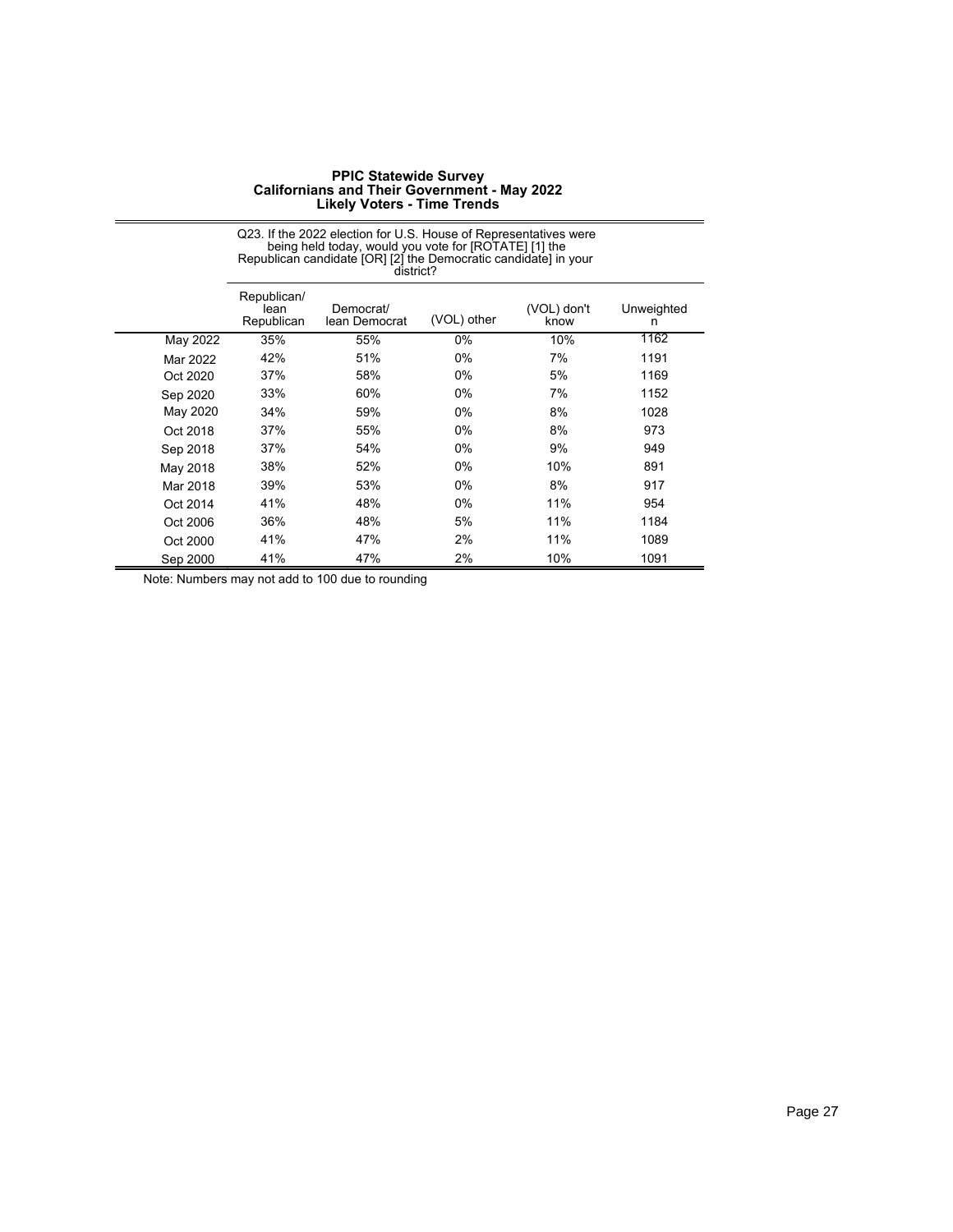|          | Q25. How enthusiastic would you say you are about voting for Congress this year—extremely enthusiastic, very enthusiastic, somewhat enthusiastic, not too enthusiastic, or not at all<br>enthusiastic? |                      |                          |                         |                            |                     |
|----------|--------------------------------------------------------------------------------------------------------------------------------------------------------------------------------------------------------|----------------------|--------------------------|-------------------------|----------------------------|---------------------|
|          | extremely<br>enthusiastic                                                                                                                                                                              | verv<br>enthusiastic | somewhat<br>enthusiastic | not too<br>enthusiastic | not at all<br>enthusiastic | (VOL) don't<br>know |
| May 2022 | 17%                                                                                                                                                                                                    | 21%                  | 34%                      | 15%                     | 12%                        | 1%                  |
| Oct 2018 | 25%                                                                                                                                                                                                    | 28%                  | 28%                      | 10%                     | 8%                         | $1\%$               |
| May 2018 | 20%                                                                                                                                                                                                    | 26%                  | 32%                      | 14%                     | 6%                         | $1\%$               |

#### **PPIC Statewide Survey Californians and Their Government - May 2022 Likely Voters - Time Trends(cont.)**

|          | Unweighted<br>n |
|----------|-----------------|
| May 2022 | 1178            |
| Oct 2018 | 986             |
| May 2018 | 899             |

(cont.)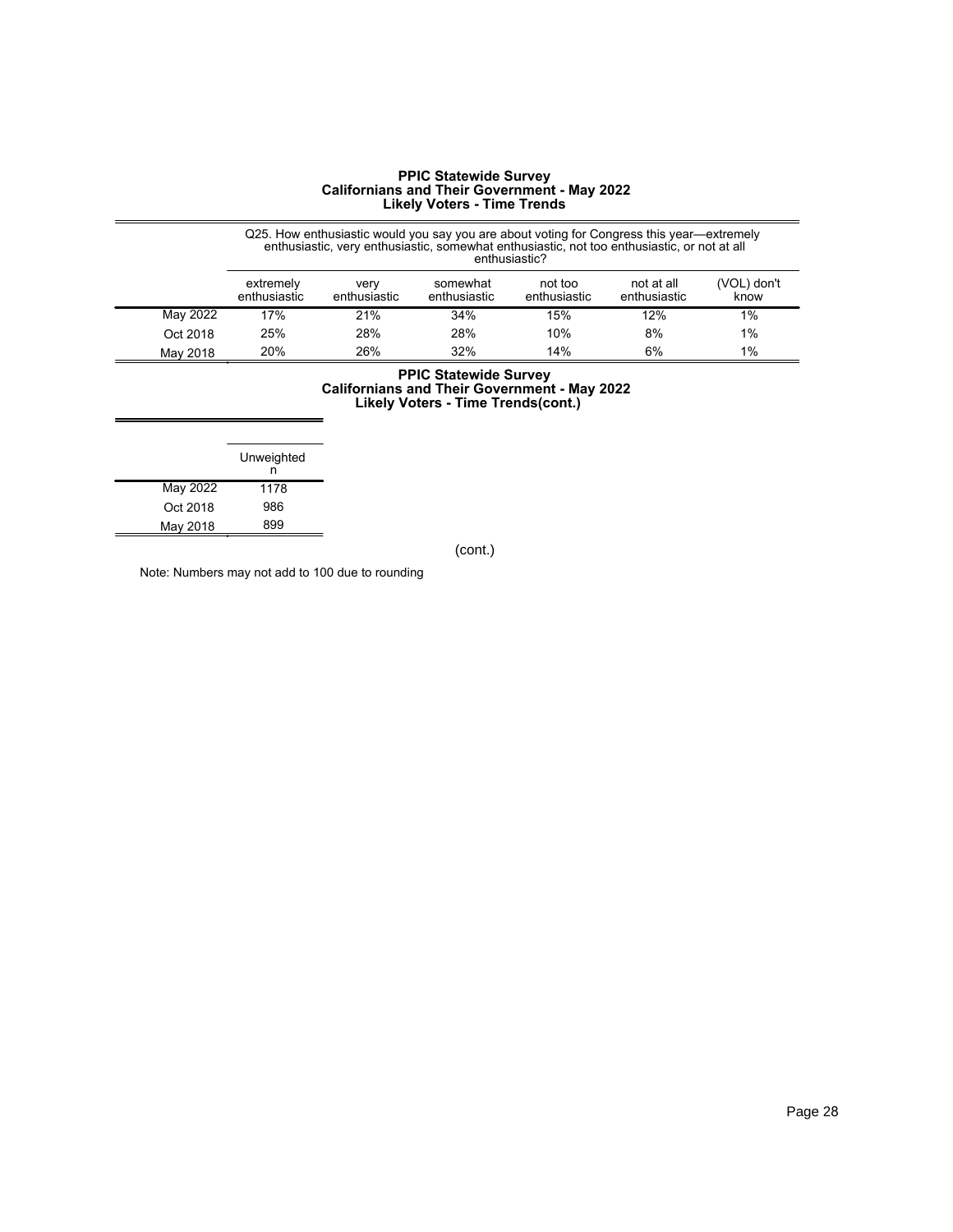|          | Q26. Given Russia's invasion of Ukraine, do you support or oppose the United<br>States and its European allies imposing economic sanctions on Russia? |                                                |                            |        |                     |            |  |
|----------|-------------------------------------------------------------------------------------------------------------------------------------------------------|------------------------------------------------|----------------------------|--------|---------------------|------------|--|
|          | support,<br>even if higher<br>energy prices                                                                                                           | support, but<br>not if higher<br>energy prices | support, but<br>don't know | oppose | (VOL) don't<br>know | Unweighted |  |
| May 2022 | 63%                                                                                                                                                   | 10%                                            | 7%                         | 14%    | 6%                  | 1168       |  |
| Mar 2022 | 70%                                                                                                                                                   | 11%                                            | 3%                         | 14%    | 2%                  | 1189       |  |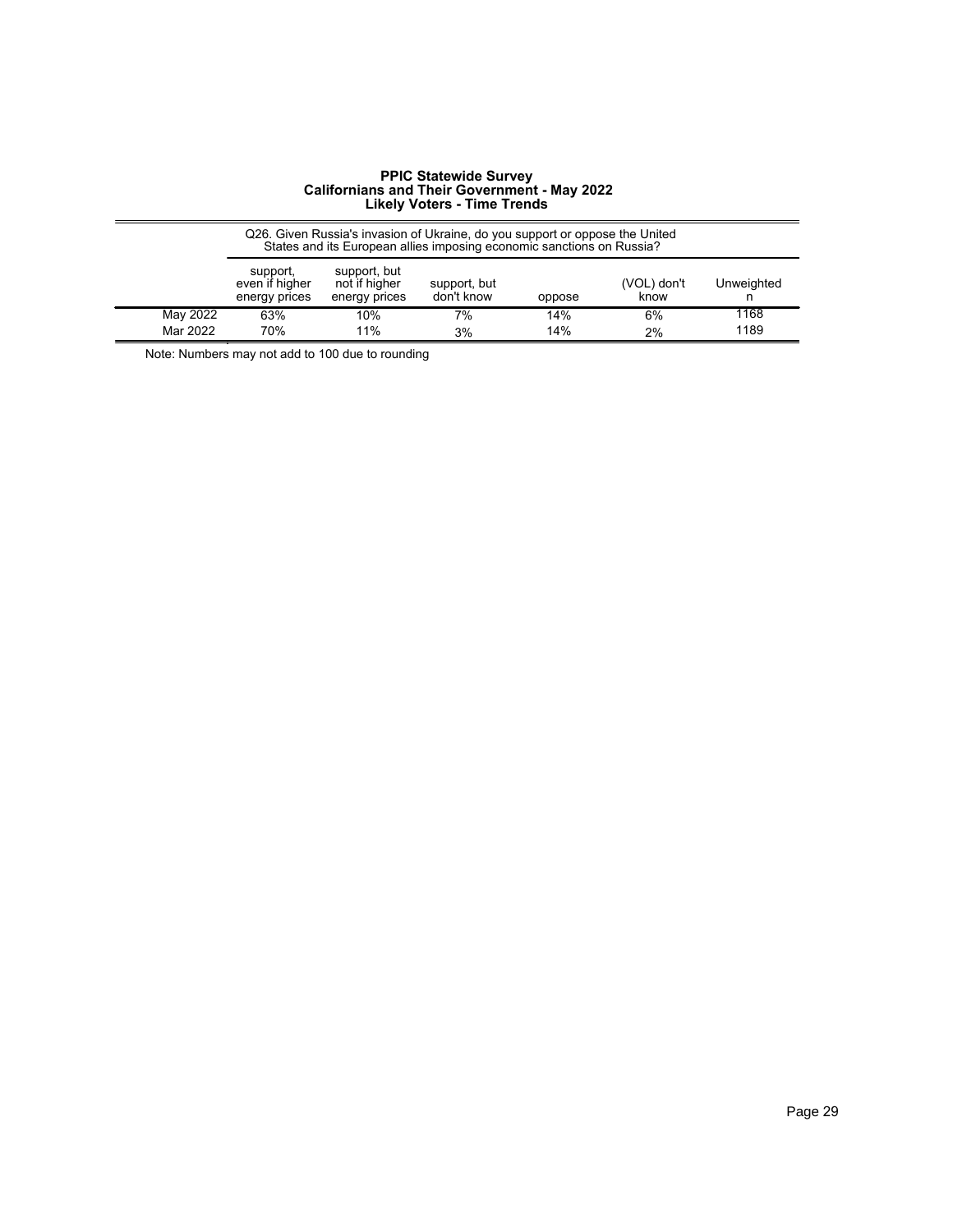|          | Q31. Overall, do you think public policy decisions made through<br>the initiative process by California voters are probably better or<br>probably worse than public policy decisions made by the<br>governor and state legislature? |                   |            |                     |                 |  |
|----------|-------------------------------------------------------------------------------------------------------------------------------------------------------------------------------------------------------------------------------------|-------------------|------------|---------------------|-----------------|--|
|          | probably<br>better                                                                                                                                                                                                                  | probably<br>worse | (VOL) same | (VOL) don't<br>know | Unweighted<br>n |  |
| May 2022 | 55%                                                                                                                                                                                                                                 | 29%               | 4%         | 11%                 | 1165            |  |
| May 2013 | 60%                                                                                                                                                                                                                                 | 29%               | 4%         | 7%                  | 1115            |  |
| Dec 2012 | 59%                                                                                                                                                                                                                                 | 24%               | 6%         | 11%                 | 1431            |  |
| Jun 2011 | 62%                                                                                                                                                                                                                                 | 23%               | 6%         | 9%                  | 1406            |  |
| Oct 2010 | 55%                                                                                                                                                                                                                                 | 30%               | 6%         | 10%                 | 1229            |  |
| Sep 2009 | 55%                                                                                                                                                                                                                                 | 29%               | 6%         | 11%                 | 1336            |  |
| Oct 2008 | 60%                                                                                                                                                                                                                                 | 25%               | 5%         | 10%                 | 1279            |  |
| Aug 2006 | 60%                                                                                                                                                                                                                                 | 24%               | 6%         | 10%                 | 1105            |  |
| Aug 2005 | 58%                                                                                                                                                                                                                                 | 26%               | 7%         | 10%                 | 1054            |  |
| Aug 2004 | 57%                                                                                                                                                                                                                                 | 25%               | 7%         | 11%                 | 1183            |  |
| Oct 2000 | 54%                                                                                                                                                                                                                                 | 25%               | 7%         | 15%                 | 1082            |  |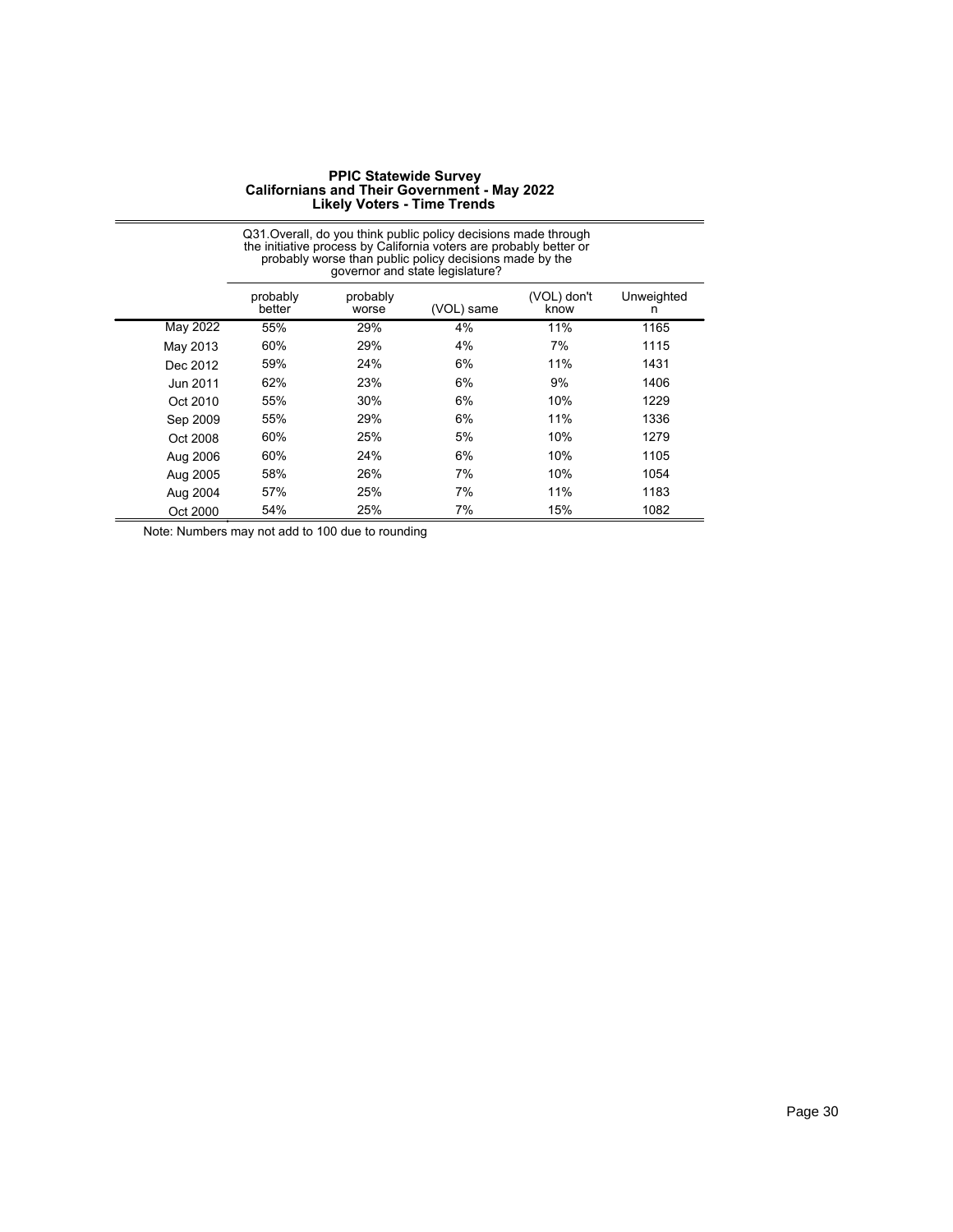|          | Q32. Overall, do you feel that passing Proposition 11 turned out to be mostly a good thing for California or mostly a bad thing? |                       |             |                     |            |
|----------|----------------------------------------------------------------------------------------------------------------------------------|-----------------------|-------------|---------------------|------------|
|          | mostly a<br>good thing                                                                                                           | mostly a bad<br>thing | (VOL) mixed | (VOL) don't<br>know | Unweighted |
| May 2022 | 53%                                                                                                                              | 19%                   | 3%          | 25%                 | 1167       |
| Dec 2012 | 59%                                                                                                                              | 21%                   | 2%          | 17%                 | 1432       |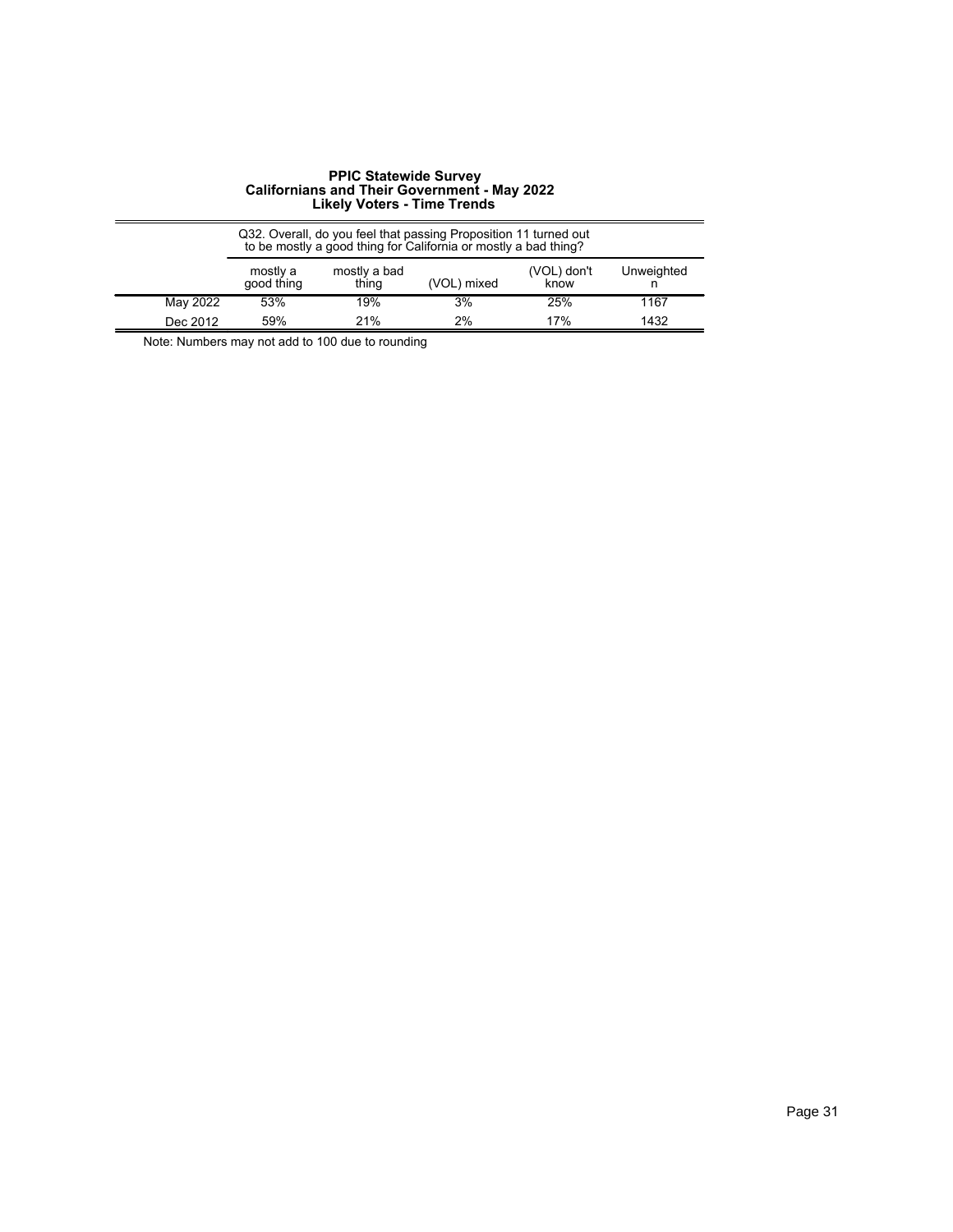|                 | Q33. Overall, do you feel passing Proposition 13 turned out to be<br>mostly a good thing for California or mostly a bad thing? |                       |             |                     |                 |  |
|-----------------|--------------------------------------------------------------------------------------------------------------------------------|-----------------------|-------------|---------------------|-----------------|--|
|                 | mostly a<br>good thing                                                                                                         | mostly a bad<br>thing | (VOL) mixed | (VOL) don't<br>know | Unweighted<br>n |  |
| <b>May 2022</b> | 64%                                                                                                                            | 21%                   | 2%          | 12%                 | 1176            |  |
| Jan 2019        | 64%                                                                                                                            | 24%                   | 0%          | 11%                 | 1145            |  |
| Mar 2018        | 65%                                                                                                                            | 23%                   | 2%          | 10%                 | 928             |  |
| Jan 2015        | 66%                                                                                                                            | 25%                   | 2%          | 6%                  | 1009            |  |
| May 2014        | 63%                                                                                                                            | 27%                   | 3%          | 7%                  | 1035            |  |
| May 2013        | 61%                                                                                                                            | 26%                   | 4%          | 10%                 | 1126            |  |
| Dec 2012        | 64%                                                                                                                            | 29%                   | 1%          | 6%                  | 1439            |  |
| Mar 2011        | 58%                                                                                                                            | 27%                   | 6%          | 8%                  | 1367            |  |
| Sep 2009        | 58%                                                                                                                            | 29%                   | 3%          | 10%                 | 1342            |  |
| May 2008        | 67%                                                                                                                            | 24%                   | 2%          | 6%                  | 1228            |  |
| May 2005        | 56%                                                                                                                            | 33%                   | 2%          | 10%                 | 1240            |  |
| Feb 2003        | 65%                                                                                                                            | 24%                   | 2%          | 10%                 | 1077            |  |